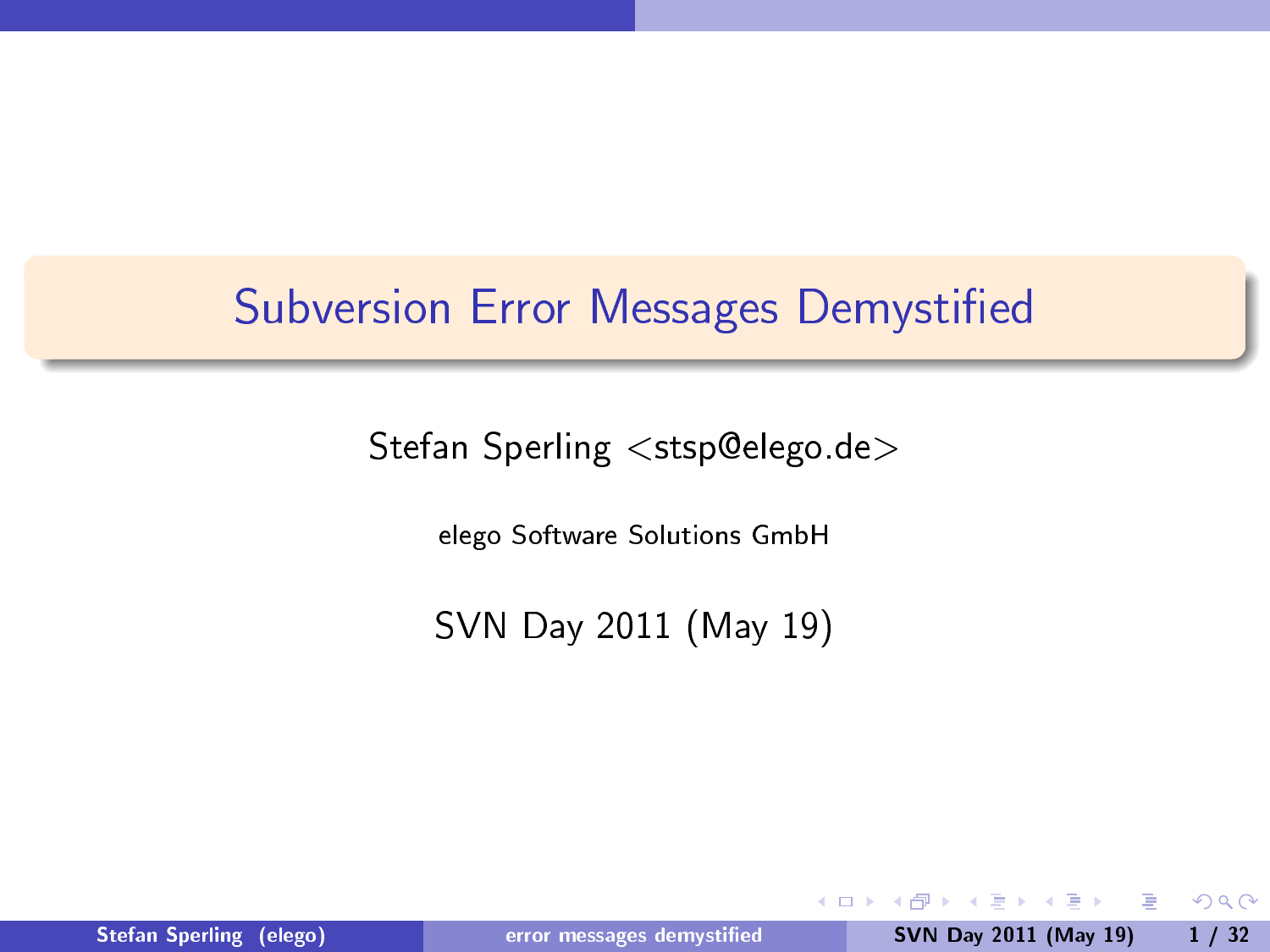# Questions I want to address in this talk

- Why are Subversion error messages sometimes hard to understand?
- How can users deal with obscure error messages?
- Which obscure error messages have people often run into...
- ... and how can Subversion's developers improve them?



<span id="page-1-0"></span> $200$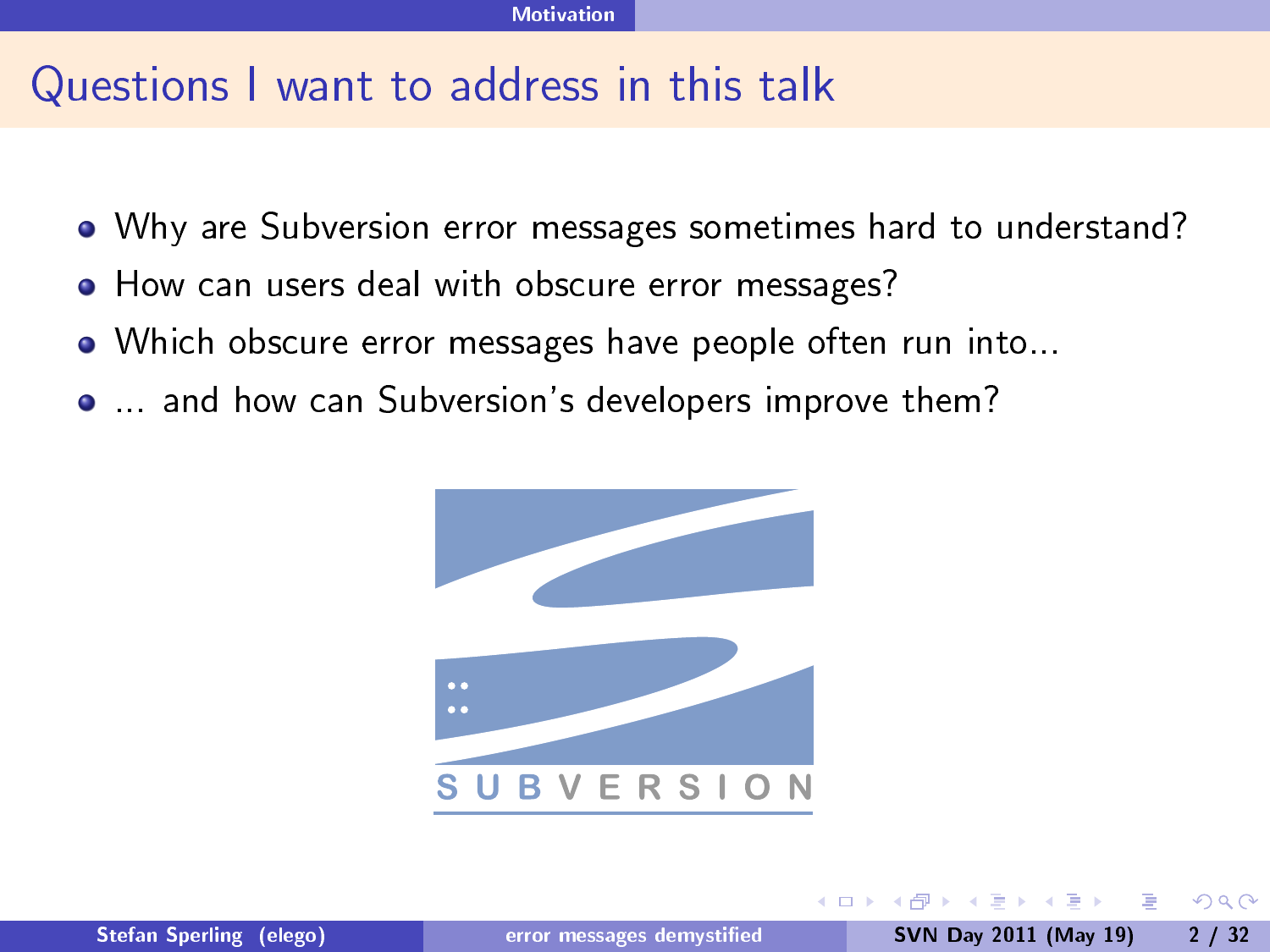<span id="page-2-0"></span>svn: Server sent unexpected return value (403 Forbidden) in response to OPTIONS request for 'https://my.cool.server/f00/trunk'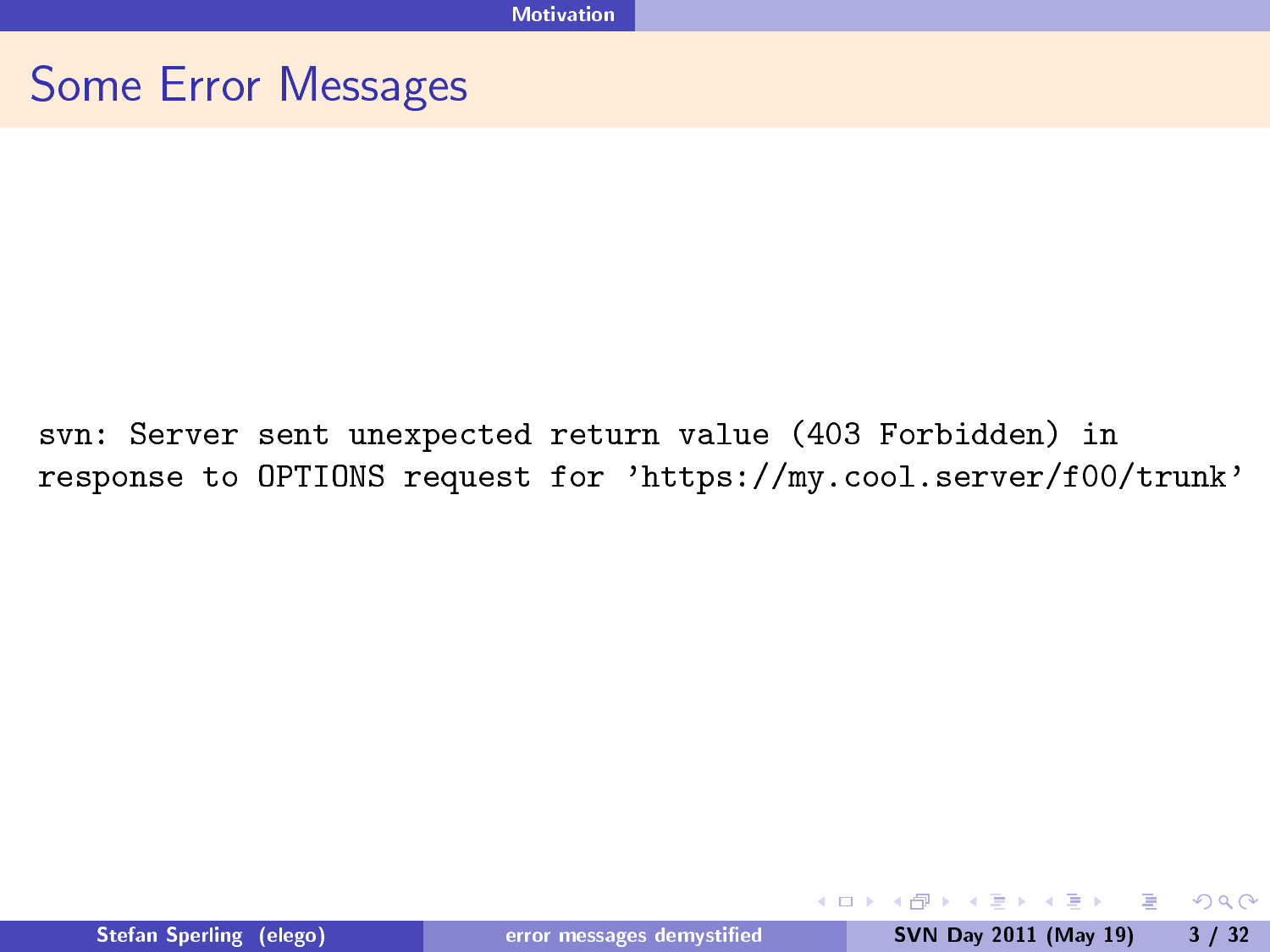svn: Server sent unexpected return value (403 Forbidden) in response to MKACTIVITY request for '/svn/!svn/act/d5936c16-fd56-4f62-a9f1-b1285bea6c7'

**Single** 

<span id="page-3-0"></span> $QQ$ 

イロン イ母ン イヨン イヨン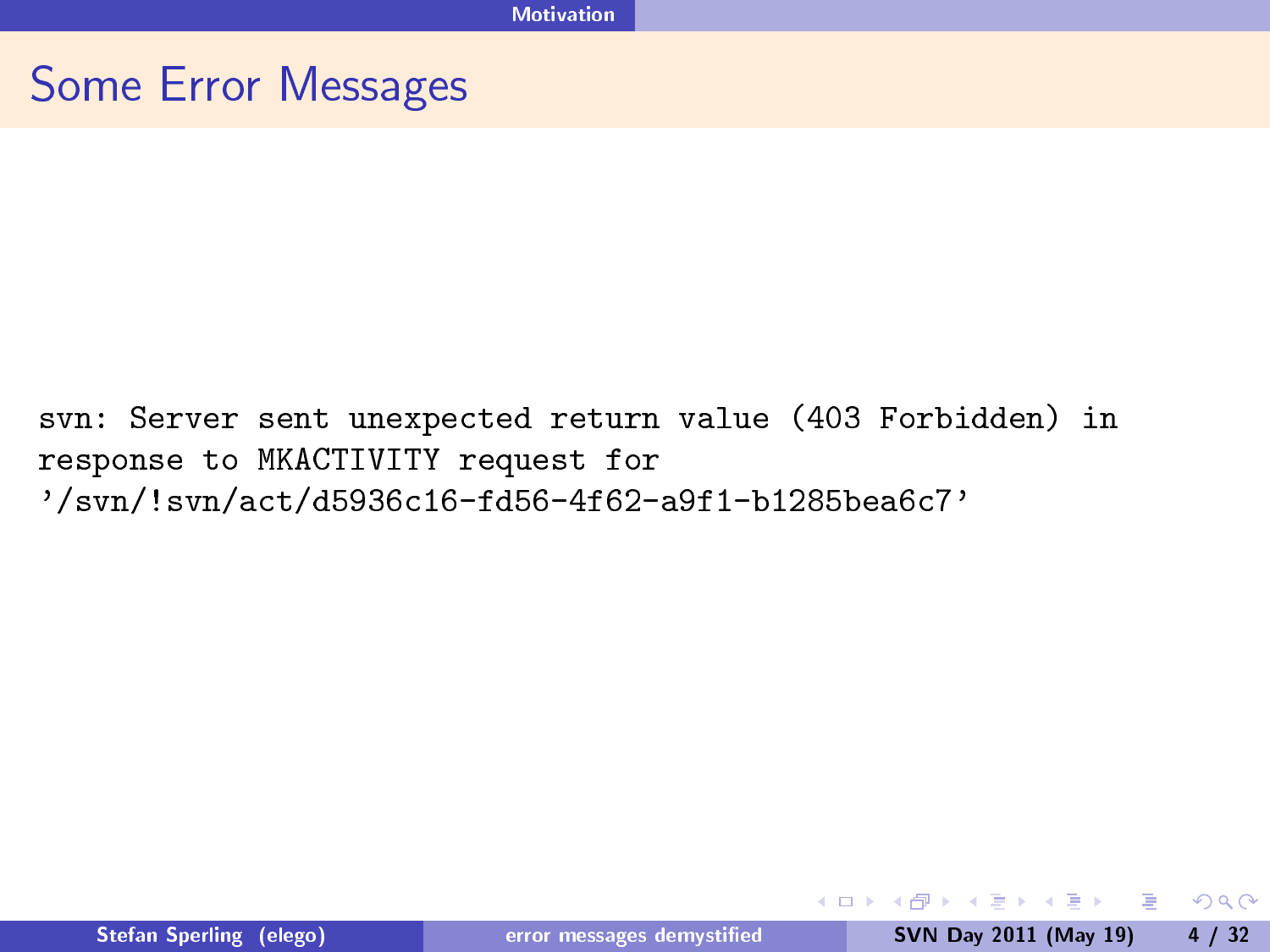<span id="page-4-0"></span>svn: OPTIONS of 'https://svn.example.com/repos': SSL negotiation failed: SSL error code -1/1/336032856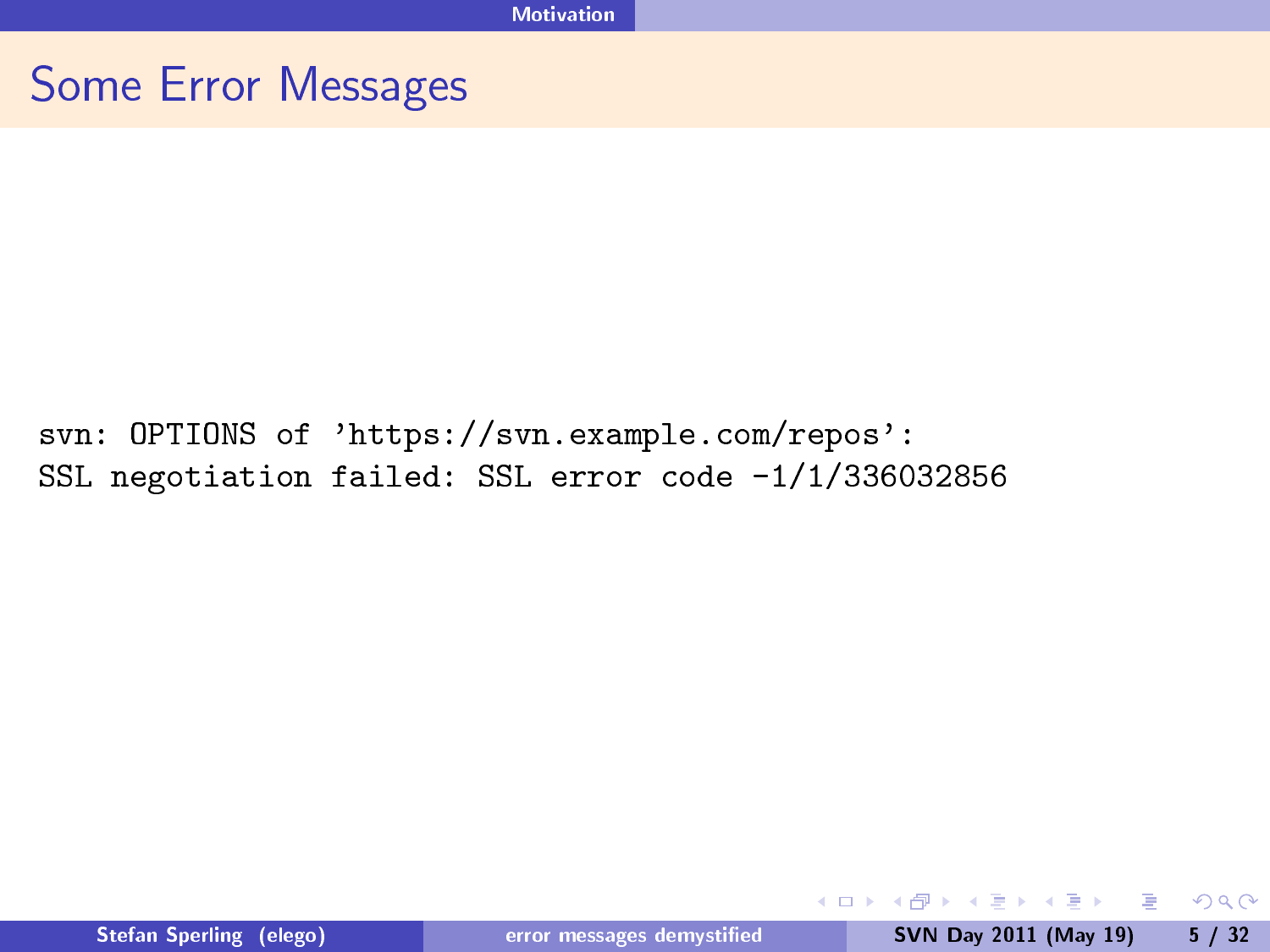#### <span id="page-5-0"></span>Error writing base64 data: APR does not understand this error code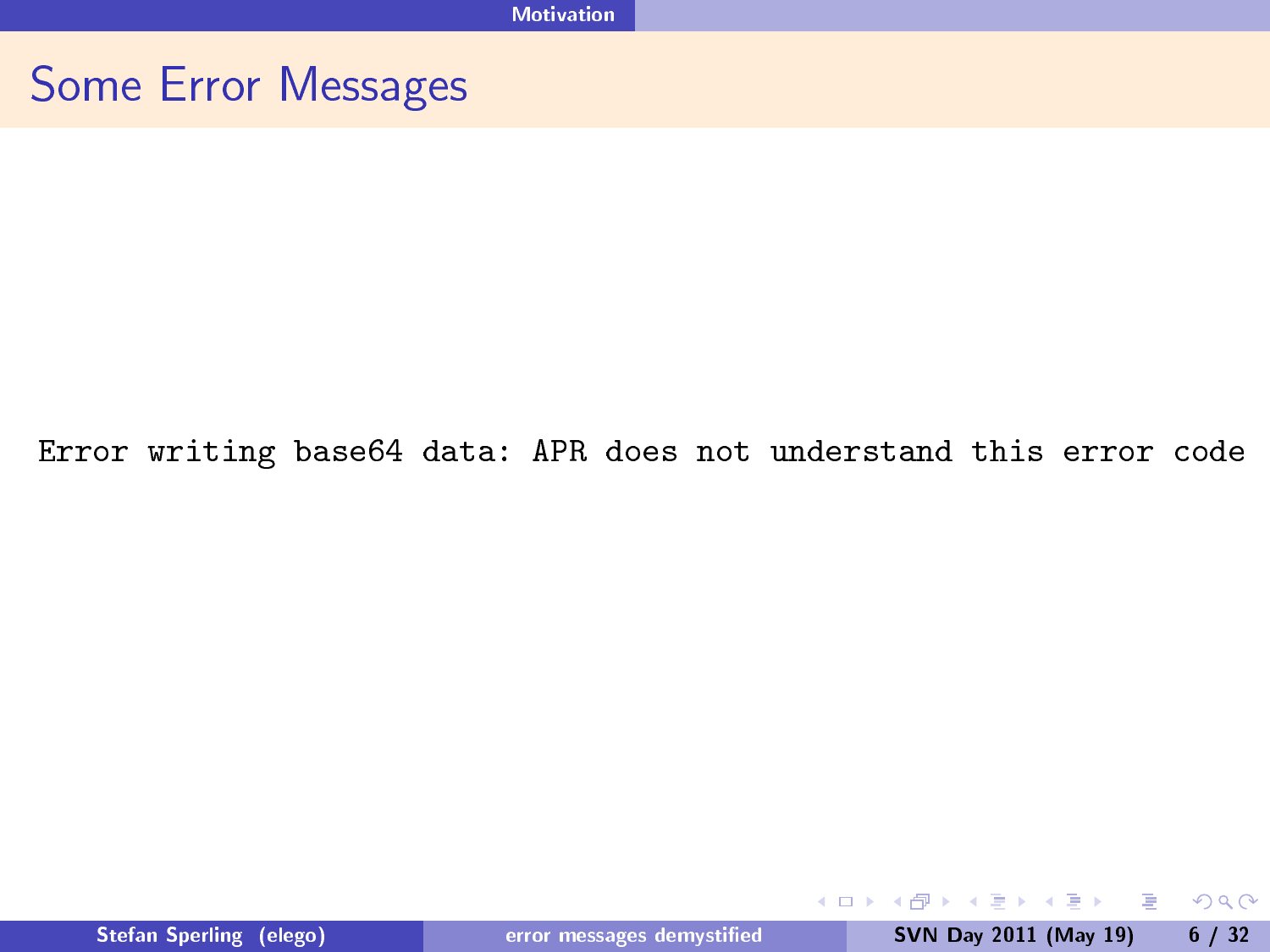<span id="page-6-0"></span>Provider encountered an error while streaming a REPORT response. [500, #0]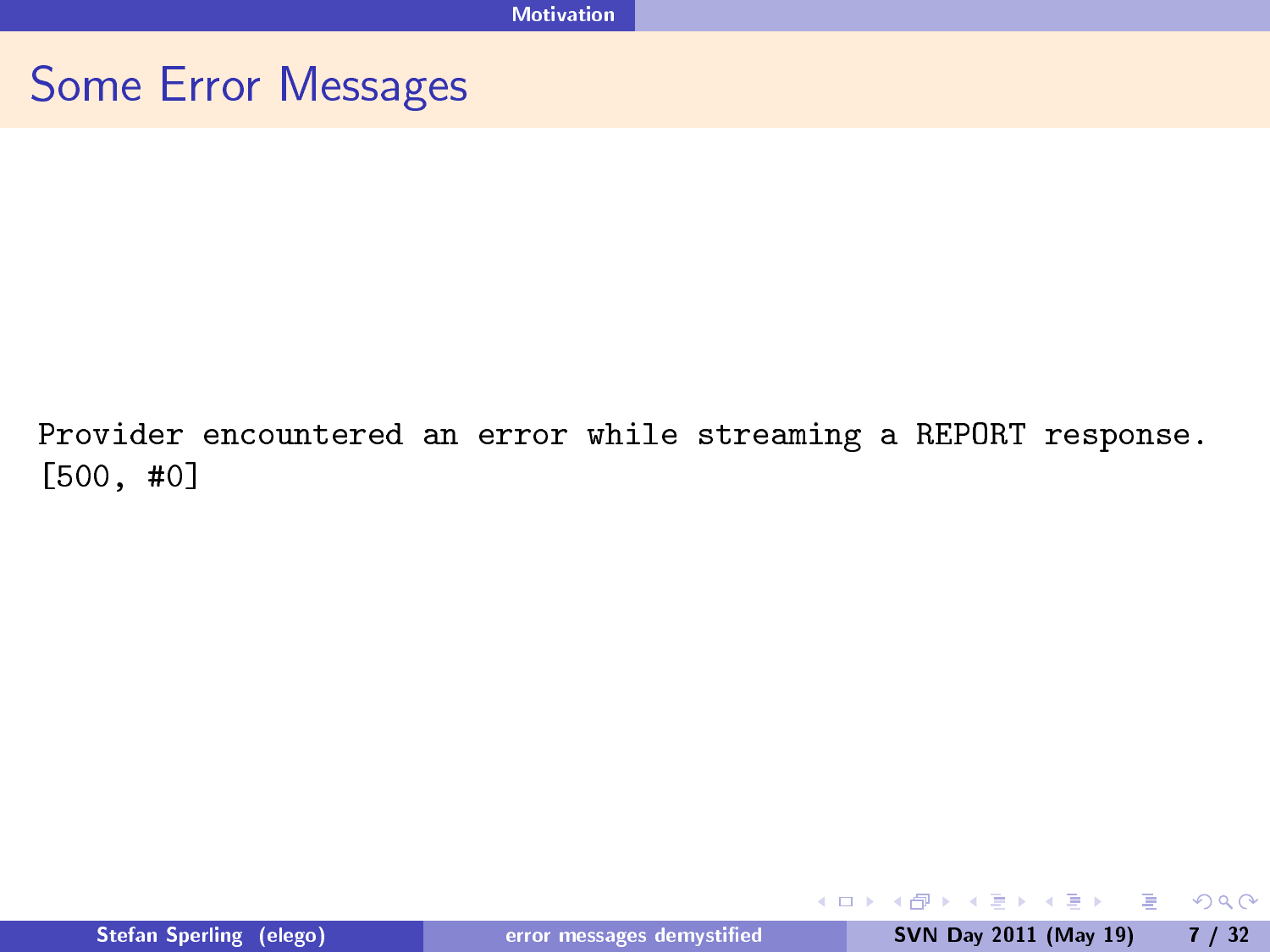#### A failure occurred while driving the update report editor [500, #190004]

<span id="page-7-0"></span> $QQ$ 

イロト 大部分 大唐 トメ 唐 トー 唐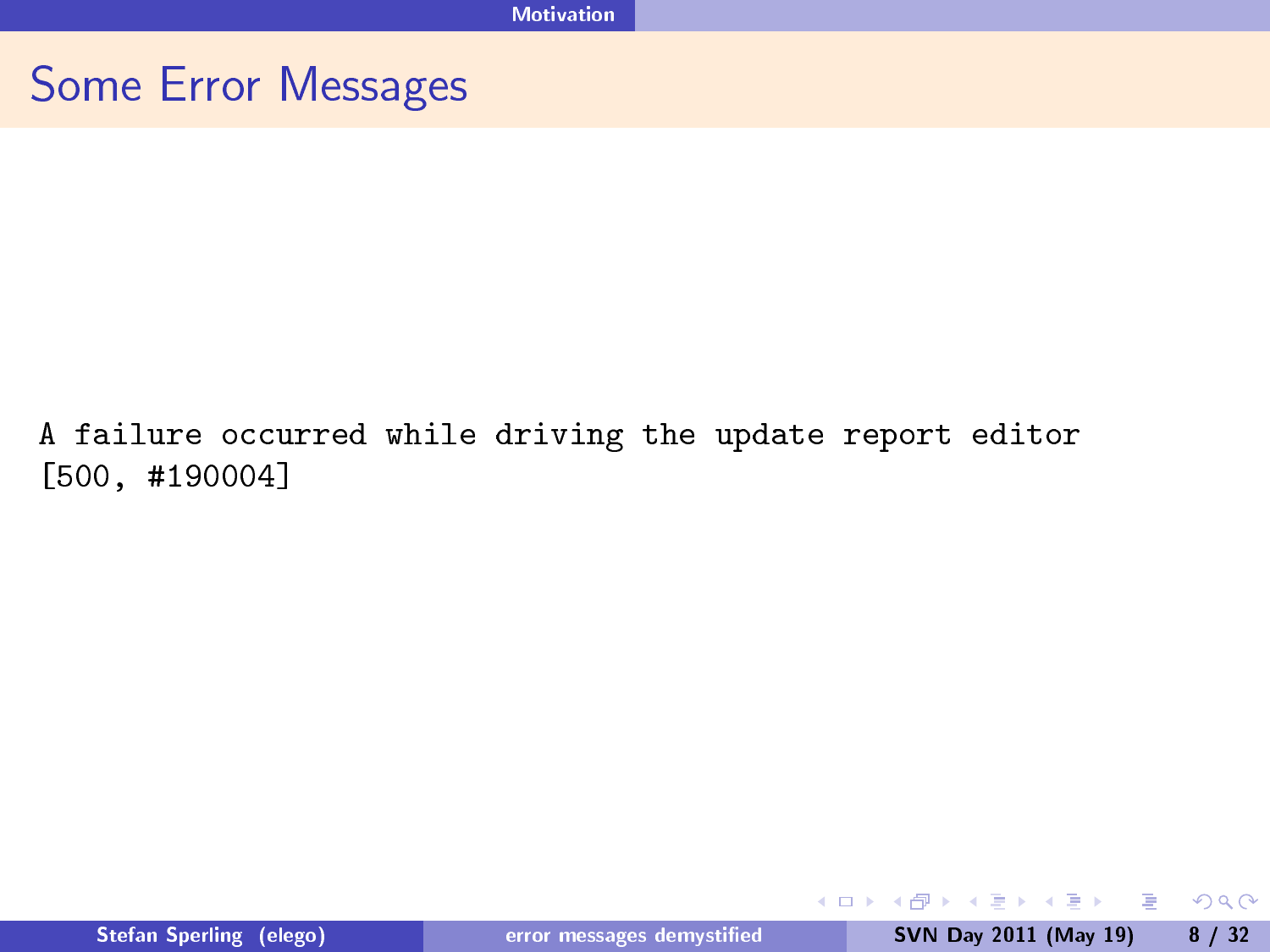svn: REPORT of '/svn/code/!svn/vcc/default': Could not read response body: An existing connection was forcibly closed by the remote host.

<span id="page-8-0"></span> $OQ$ 

 $\mathbf{C} = \mathbf{A} \oplus \mathbf{B} + \mathbf{A} \oplus \mathbf{B} + \mathbf{A} \oplus \mathbf{B} + \mathbf{A} \oplus \mathbf{B} + \mathbf{A} \oplus \mathbf{B} + \mathbf{A} \oplus \mathbf{B} + \mathbf{A} \oplus \mathbf{B} + \mathbf{A} \oplus \mathbf{B} + \mathbf{A} \oplus \mathbf{B} + \mathbf{A} \oplus \mathbf{B} + \mathbf{A} \oplus \mathbf{B} + \mathbf{A} \oplus \mathbf{B} + \mathbf{A} \oplus \mathbf{B} + \mathbf{A$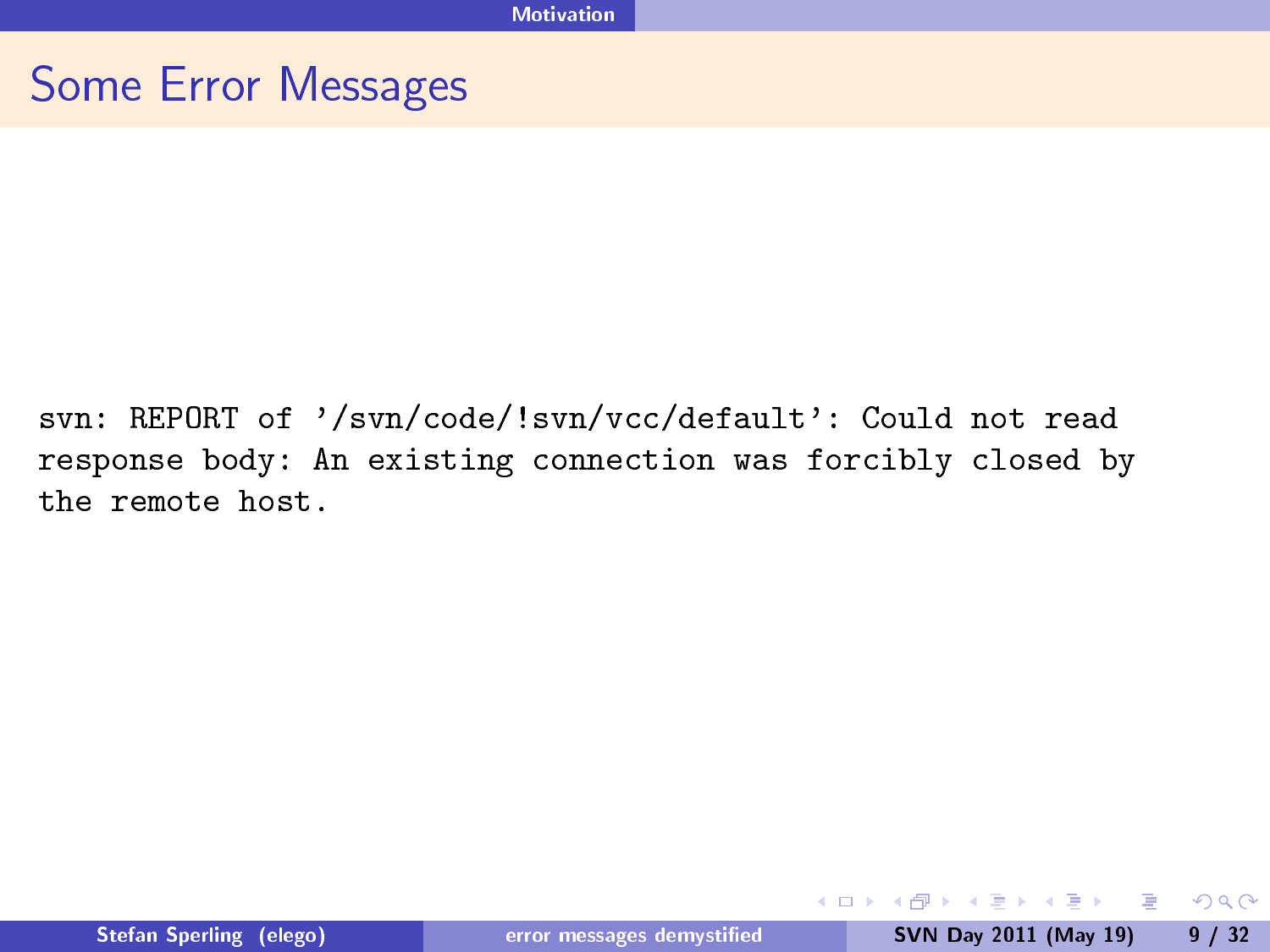<span id="page-9-0"></span>svn: E175002: REPORT of '/repos/asf/!svn/vcc/default': Could not read chunk size: Secure connection truncated (https://svn.apache.org)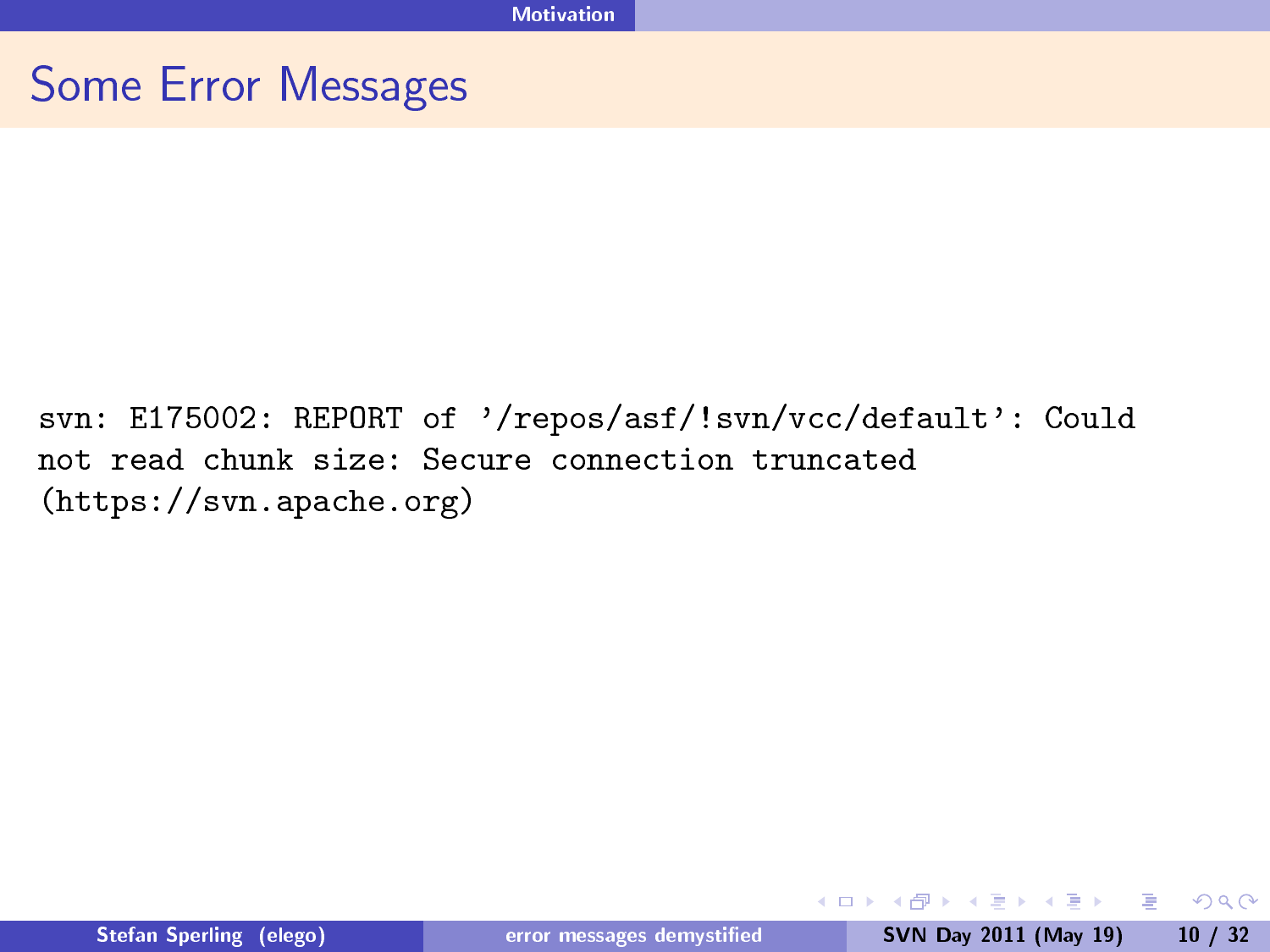Error: Commit failed (details follow): At least one property change failed; repository is unchanged Server sent unexpected return value (502 Proxy Error (The specified network name is no longer available.)) in response to PROPPATCH request for '/svn/!svn/wrk/7dd58c21-7924-4369-b284-63743240434b'

<span id="page-10-0"></span>KED KAP KIED KIED IE VOQO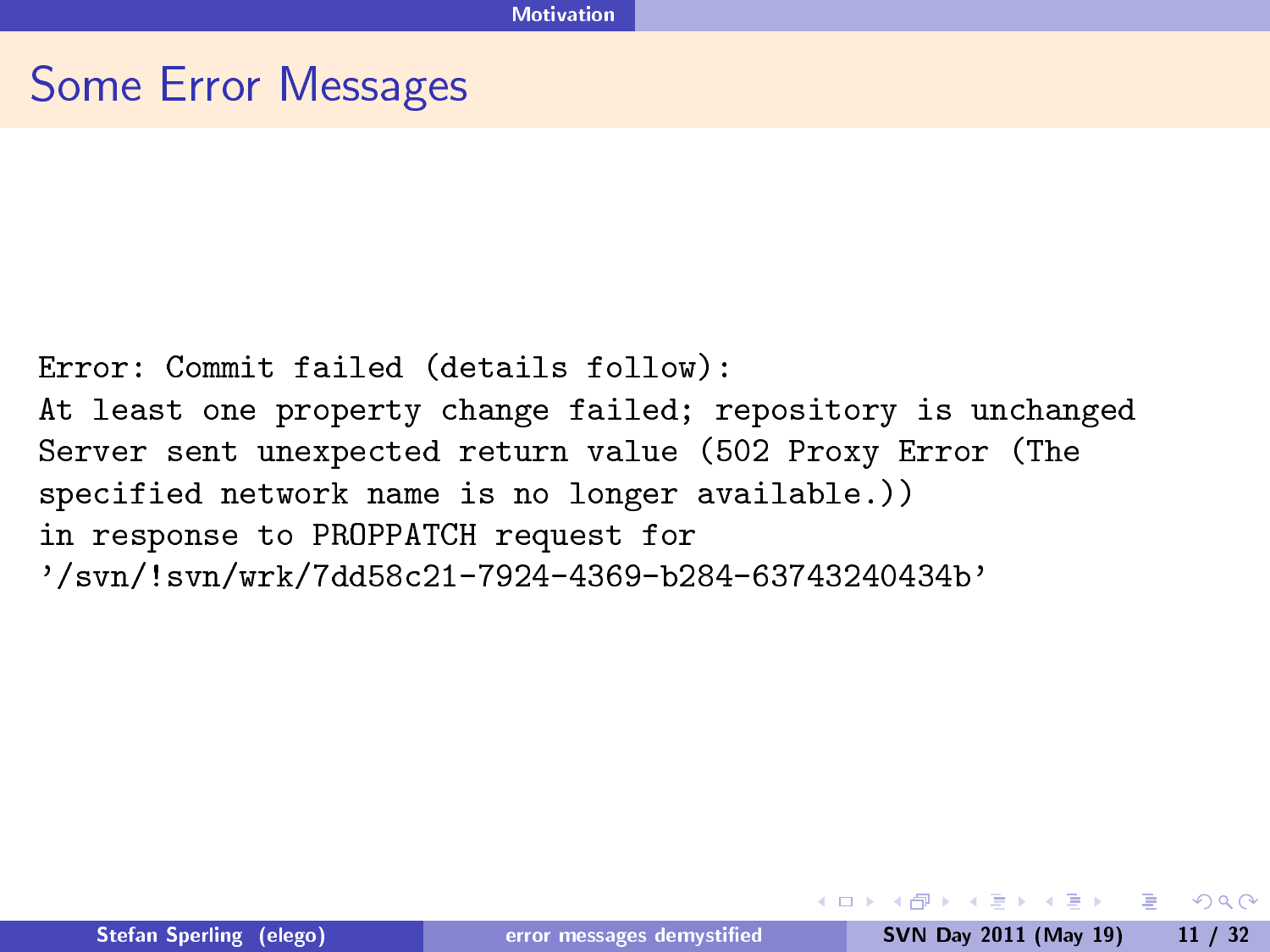#### svn: REPORT of '/svn/!svn/vcc/default': 200 OK

Stefan Sperling (elego) error messages demystified SVN Day 2011 (May 19) 12 / 32

**◆ ロ ▶ → 伊** 

▶ 제품 > 제품 > 이 품이 90 Q ^

<span id="page-11-0"></span>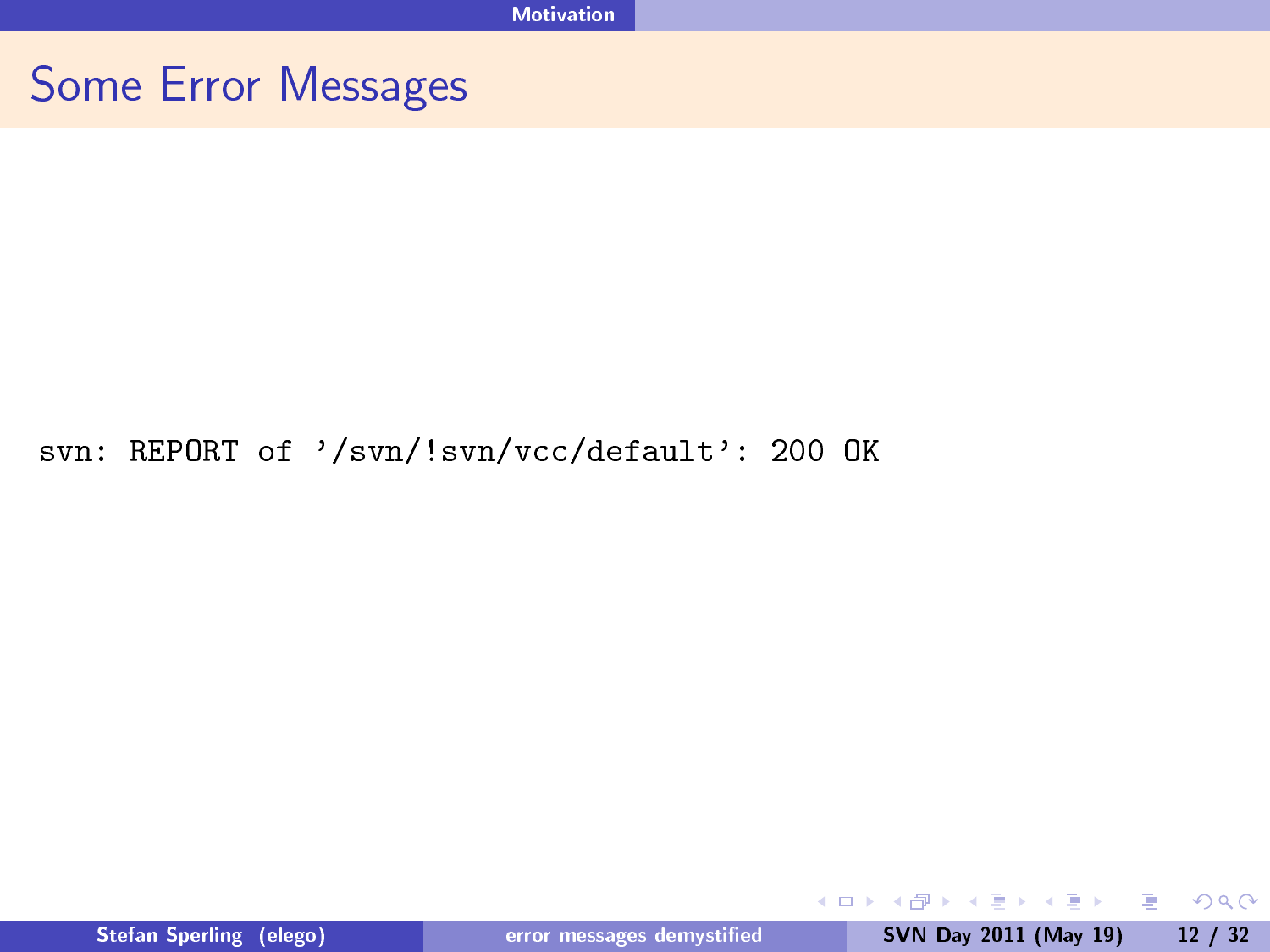# What???

 $\langle \bigcap \mathbb{P} \rangle$   $\rightarrow$   $\langle \bigcap \mathbb{P} \rangle$   $\rightarrow$   $\langle \bigcap \mathbb{P} \rangle$ Stefan Sperling (elego) error messages demystified SVN Day 2011 (May 19) 13 / 32

 $\leftarrow$   $\Box$   $\rightarrow$ 

<span id="page-12-0"></span> $299$ 

目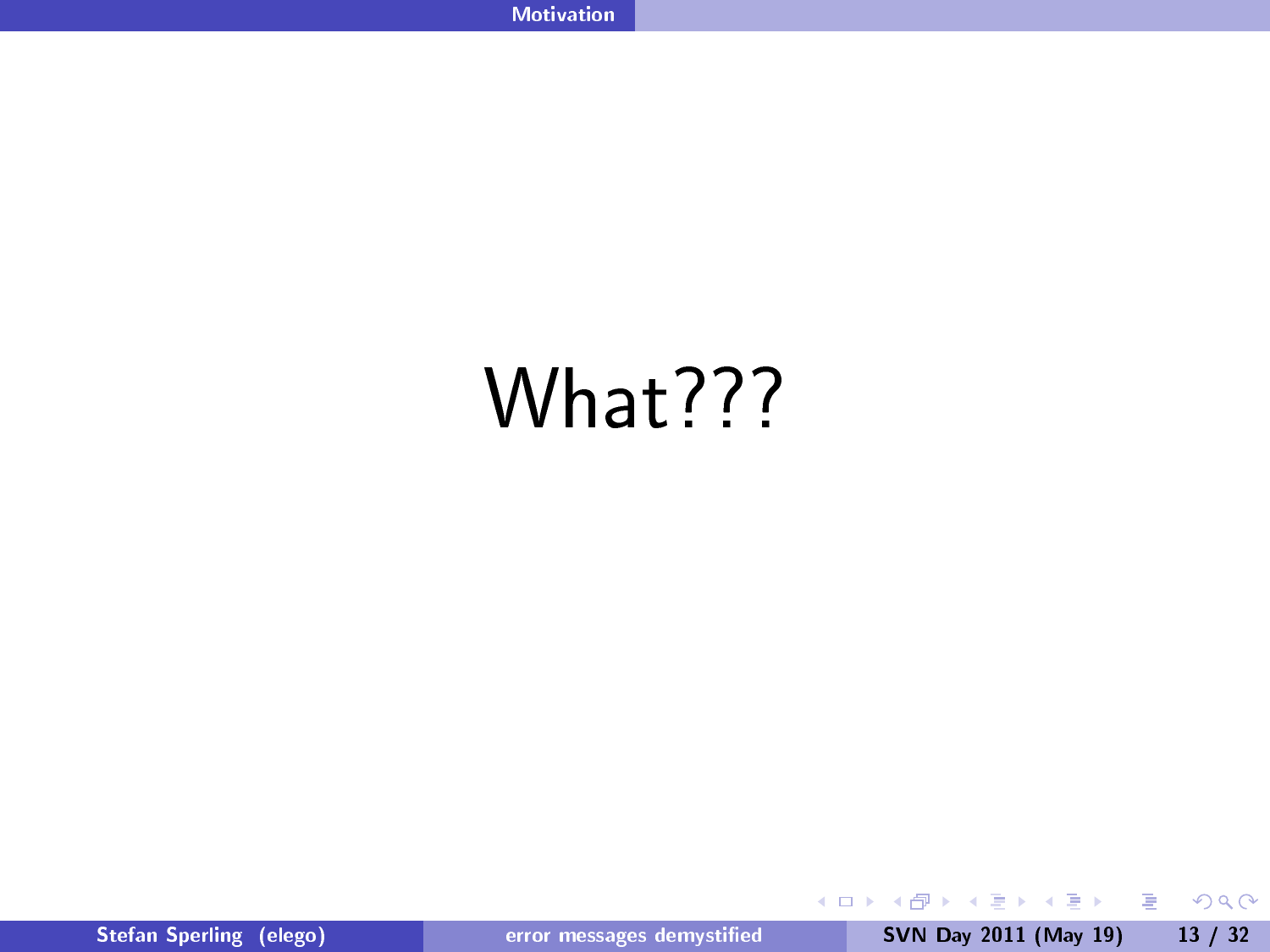# Subversion's Architecture



Stefan Sperling (elego) error messages demystified SVN Day 2011 (May 19) 14 / 32

<span id="page-13-0"></span> $QQ$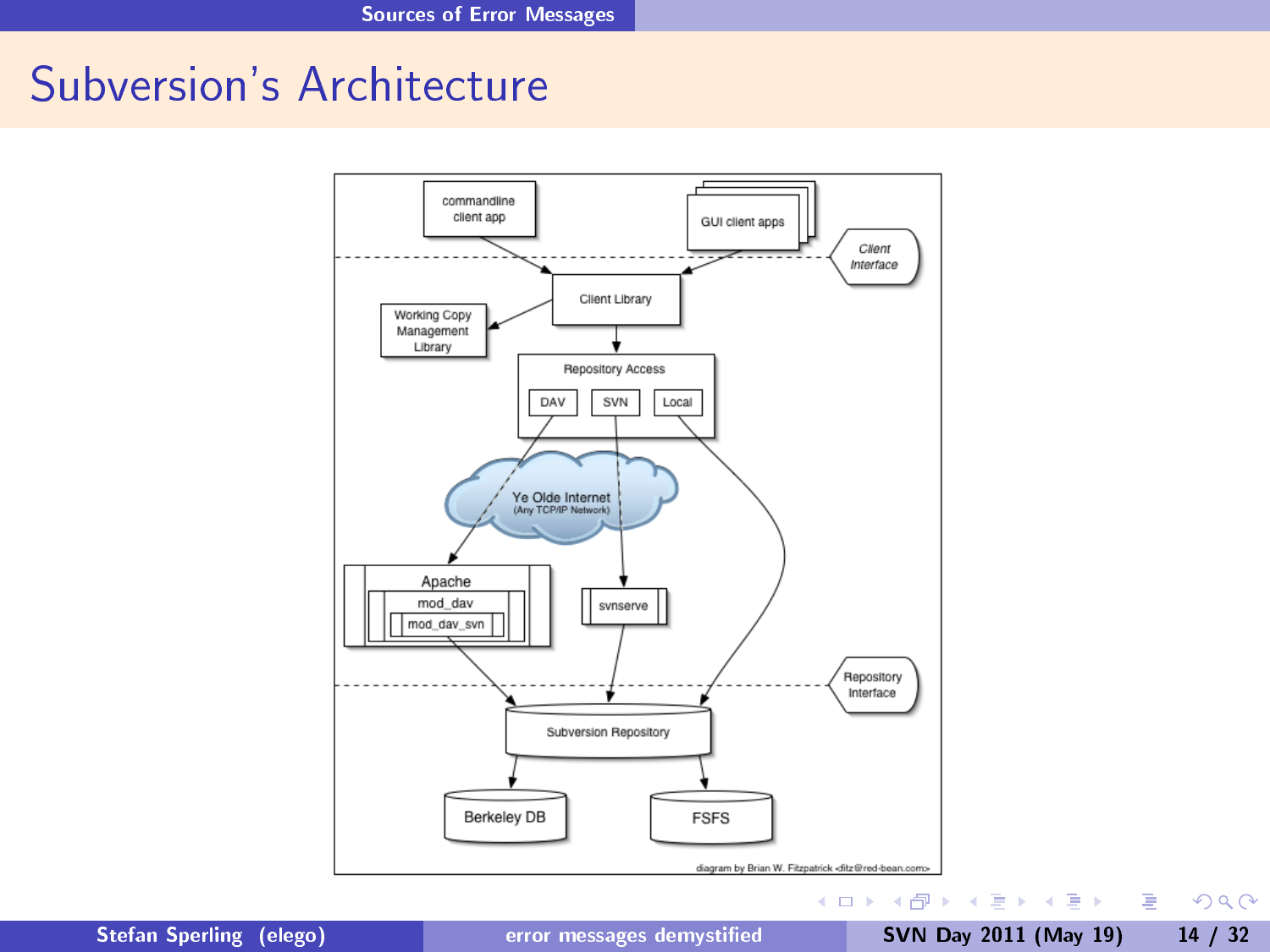# Client-side

- **•** clients (command line, GUI clients, ...)
- **o** client library
- o working copy library
- **•** repository tools (svnadmin, svnlook, ...)
- **•** repository access library
	- ra\_neon (http://, https://)
	- ra\_serf (http://, https://)
	- ra\_svn  $(svn://, svn+ssh://)$
	- $\bullet$  ra\_local (file://)

4 0 8

**GARAGE** 

<span id="page-14-0"></span> $\Omega$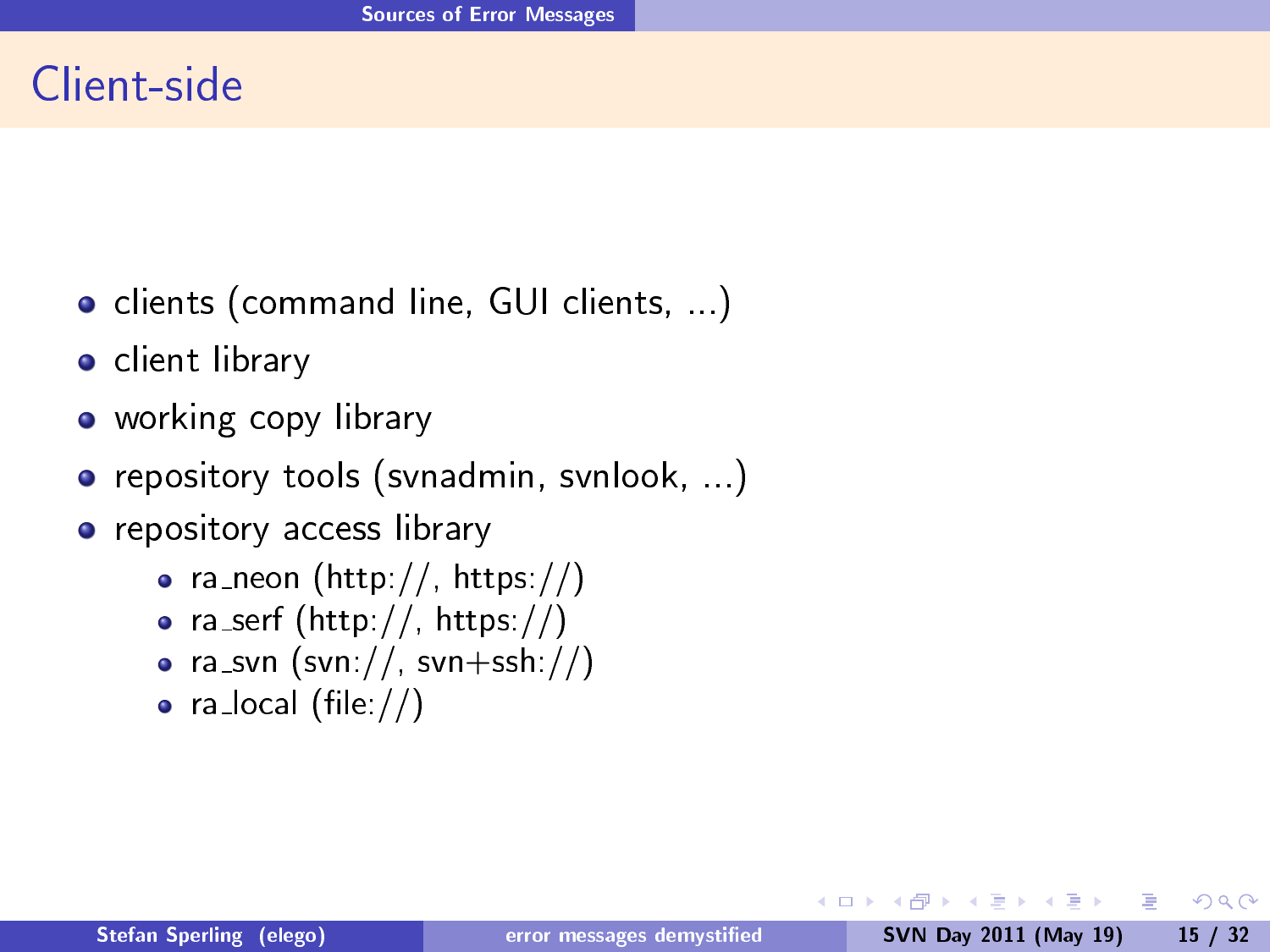# Server-side

- o mod\_dav\_svn
- **o** svnserve
- **•** repository library
- o repository filesystem backends
	- FSFS
	- BDB

4 0 8

 $\equiv$ 

<span id="page-15-0"></span> $2990$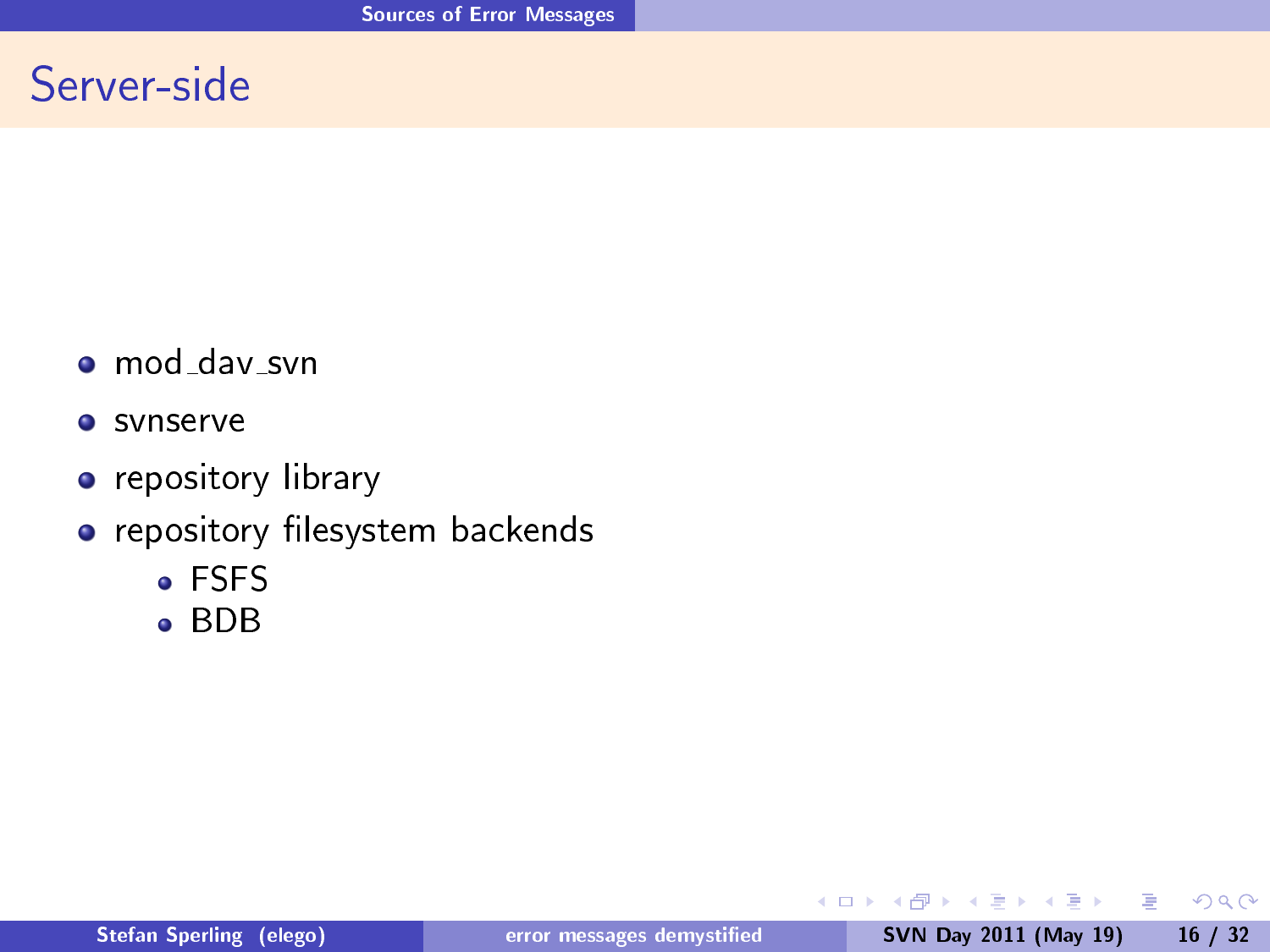# External Dependencies

- Apache Portable Runtime (APR)
- Apache HTTPD Server
	- **•** httpd itself
	- mod dav
	- $\bullet$  mod\_dav\_svn
	- $\bullet$  other modules (mod\_auth\_kerb, mod\_auth\_Idap, ...)
- neon
- o serf
- OpenSSL
- OpenSSH
- **Berkeley DB**
- o iconv
- Cyrus SASL
- SQLite
- zlib
- $\bullet$  . . . .

医毛囊 医毛囊 医心包

4日 8

<span id="page-16-0"></span> $\equiv$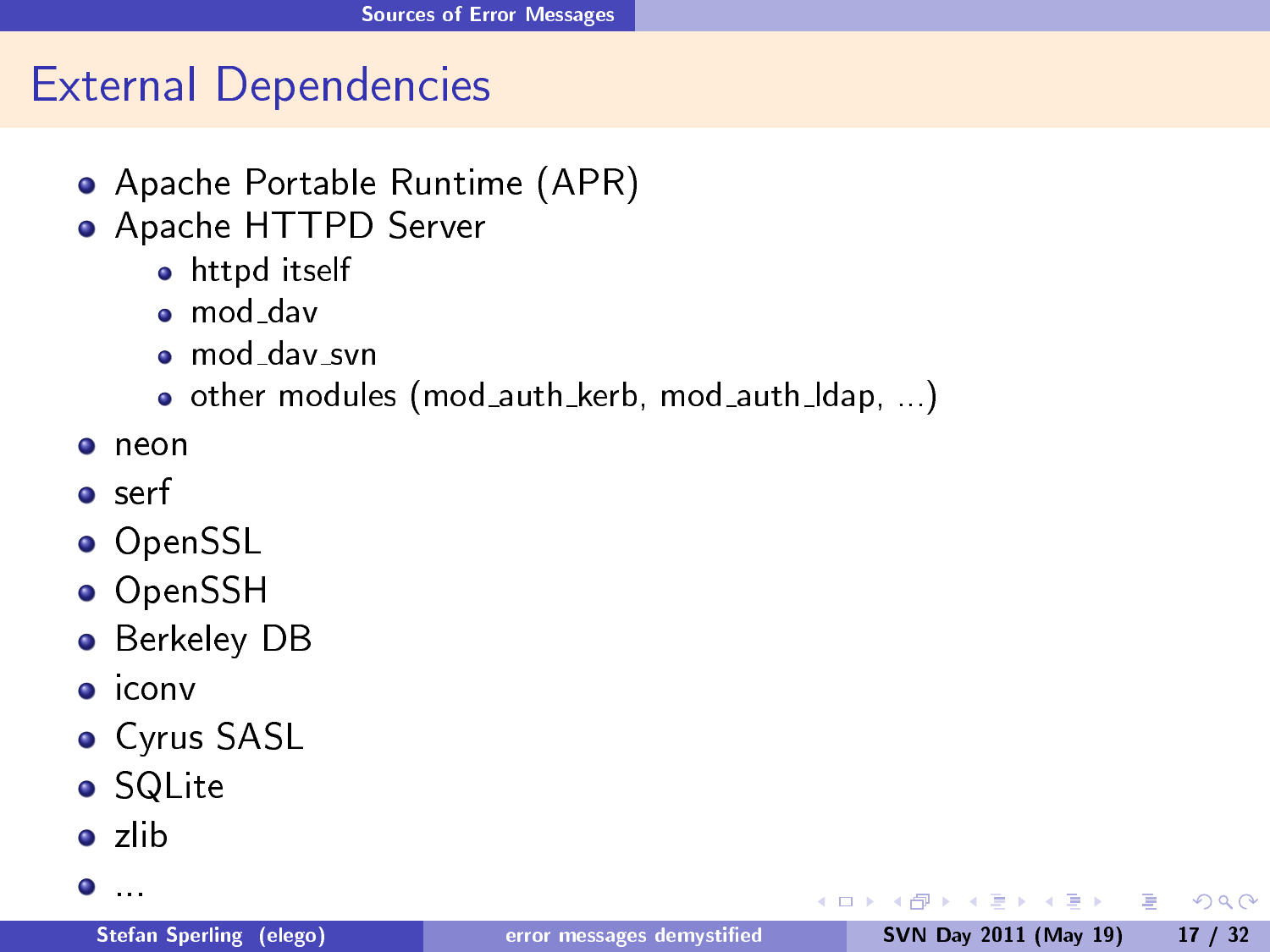# Creating Errors

svn\_error\_t \* svn\_error\_create(apr\_status\_t apr\_err, svn\_error\_t \*child, const char \*message);

**◆ ロ ▶ → 伊** 

<span id="page-17-0"></span>**A REAREA E MAG**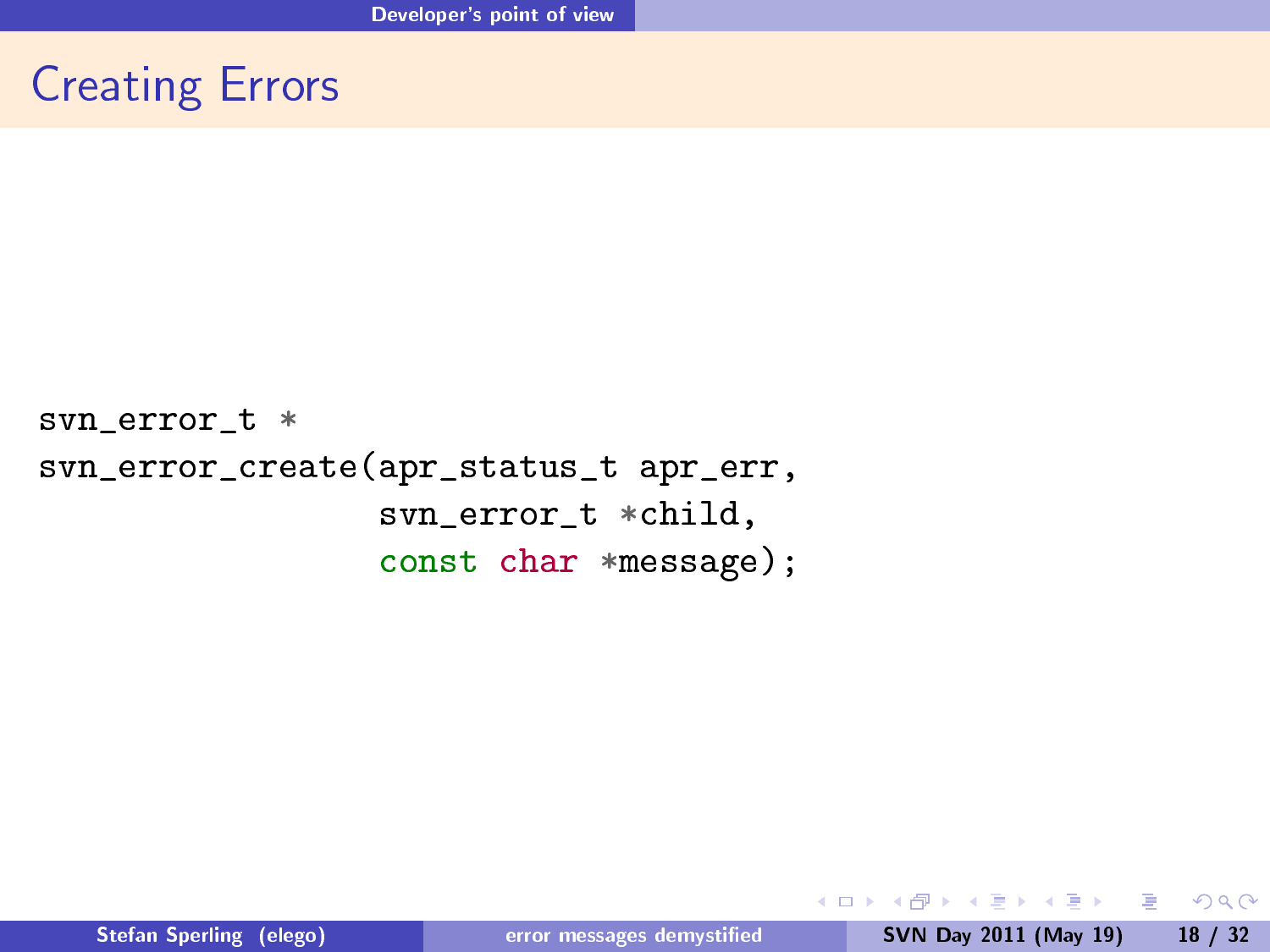# Creating Errors

```
svn_error_t *
svn io read link(...)
{
# ifdef HAVE_READLINK
 /* \ldots */# else
 return svn_error_create(SVN_ERR_UNSUPPORTED_FEATURE, NULL,
                           _("Symbolic links are not "
                             "supported on this platform"));
# endif
```
<span id="page-18-0"></span>}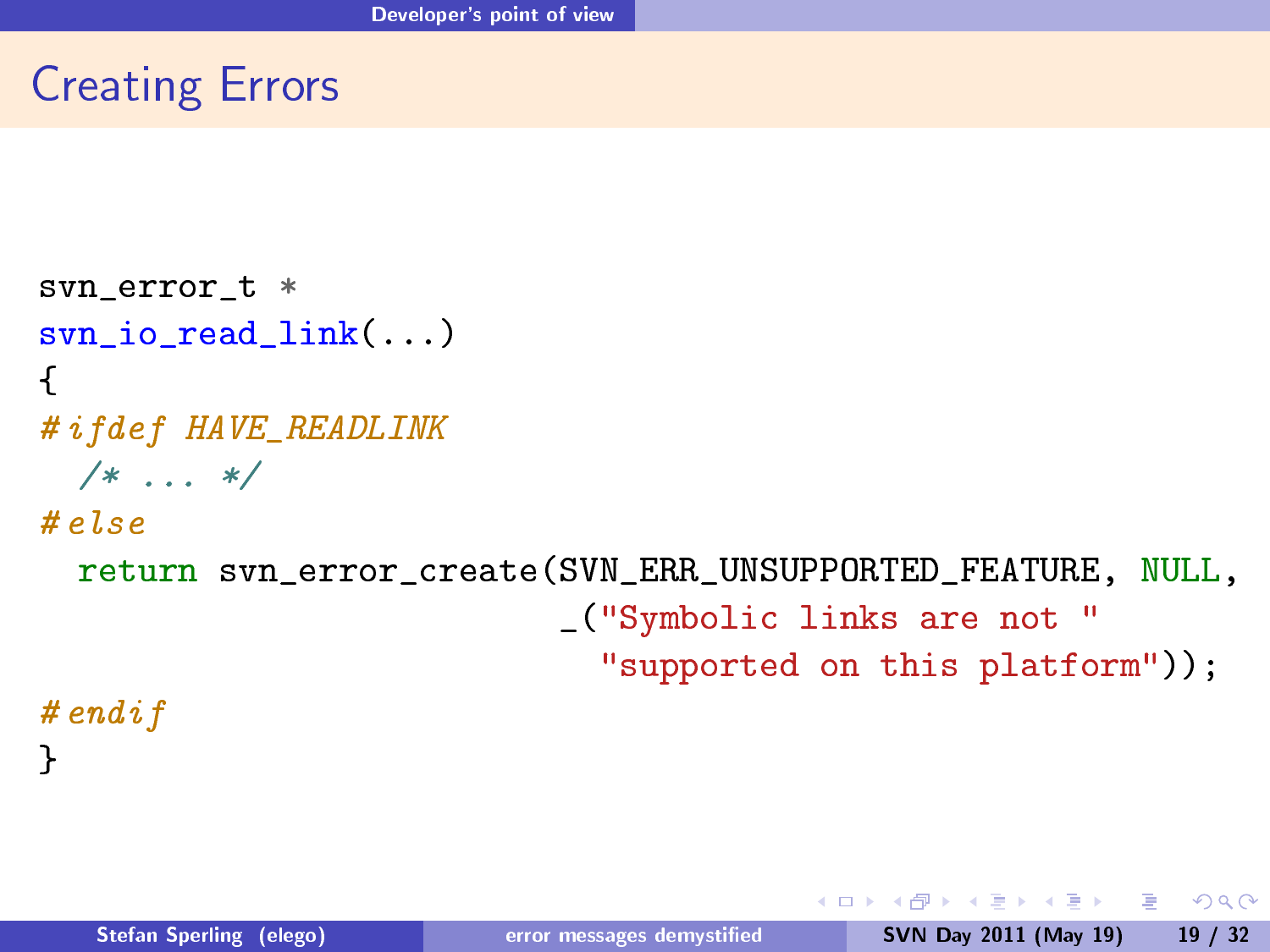# Catching Errors

```
err = svn wc prop get2(\&value, ...);
if (err)
  {
    if (err->apr_err == SVN_ERR_WC_PATH_NOT_FOUND)
      {
        svn_error_clear(err);
        value = NULL;}
    else
      return svn_error_return(err);
  }
```
 $-10.16$ 

**Existence** 

<span id="page-19-0"></span> $\Omega$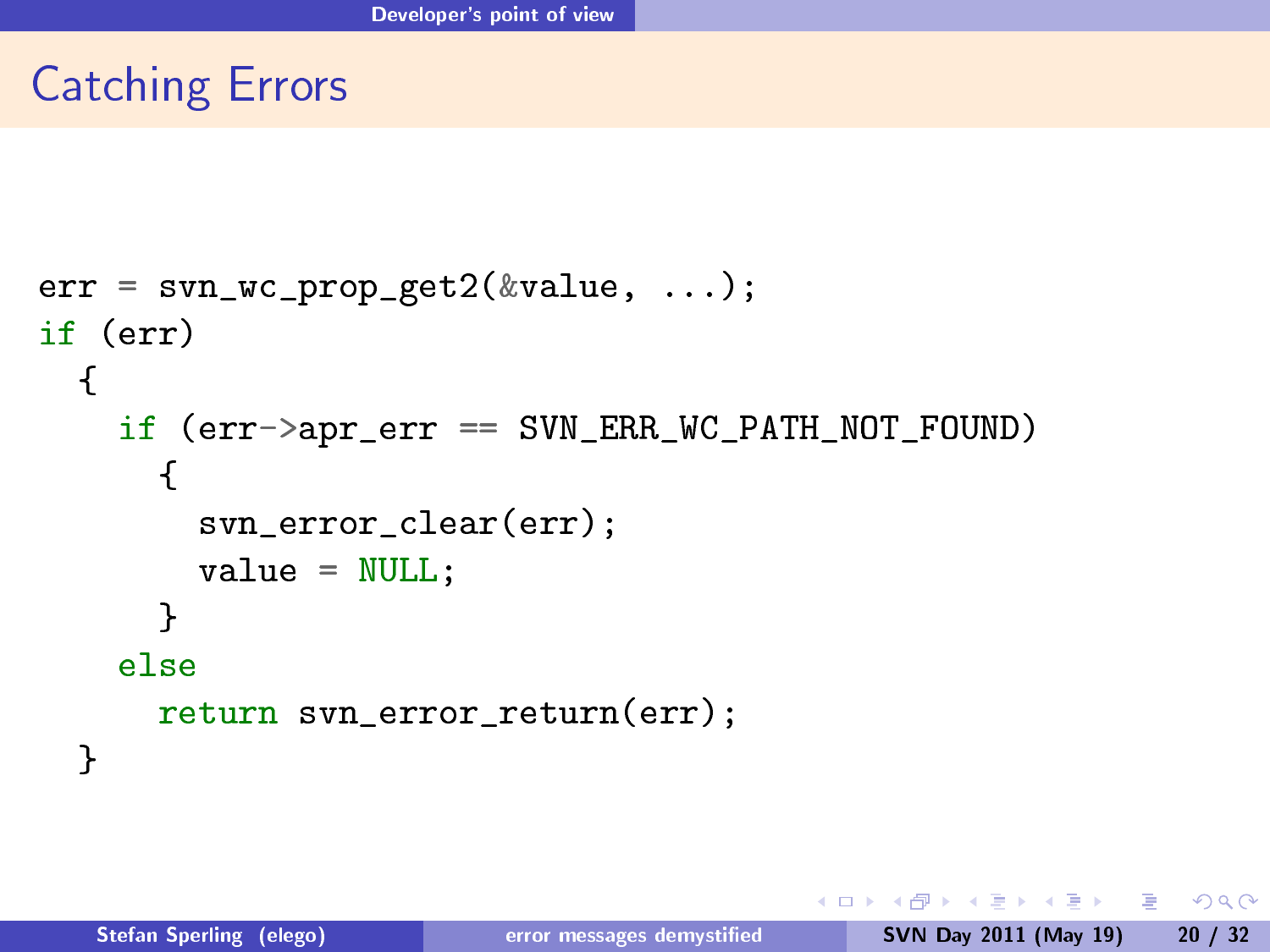# Catching Errors

err = svn\_wc\_canonicalize\_svn\_prop(...)

/\* ... \*/

/\* ### The errors which svn\_wc\_canonicalize\_svn\_prop() will \* ### return aren't documented. \*/

if (err->apr\_err == SVN\_ERR\_ILLEGAL\_TARGET ||  $err->apr_error$  == SVN\_ERR\_NODE\_UNEXPECTED KIND ||  $err$  ->apr\_err == SVN\_ERR\_IO UNKNOWN EOL ||  $err$ ->apr\_err == SVN\_ERR\_BAD\_MIME\_TYPE ||  $err$ ->apr  $err$  ==

SVN\_ERR\_CLIENT\_INVALID\_EXTERNALS\_DESCRIPTION)

 $/* \ldots */$ 

{

<span id="page-20-0"></span>KED KAP KED KED E LOQO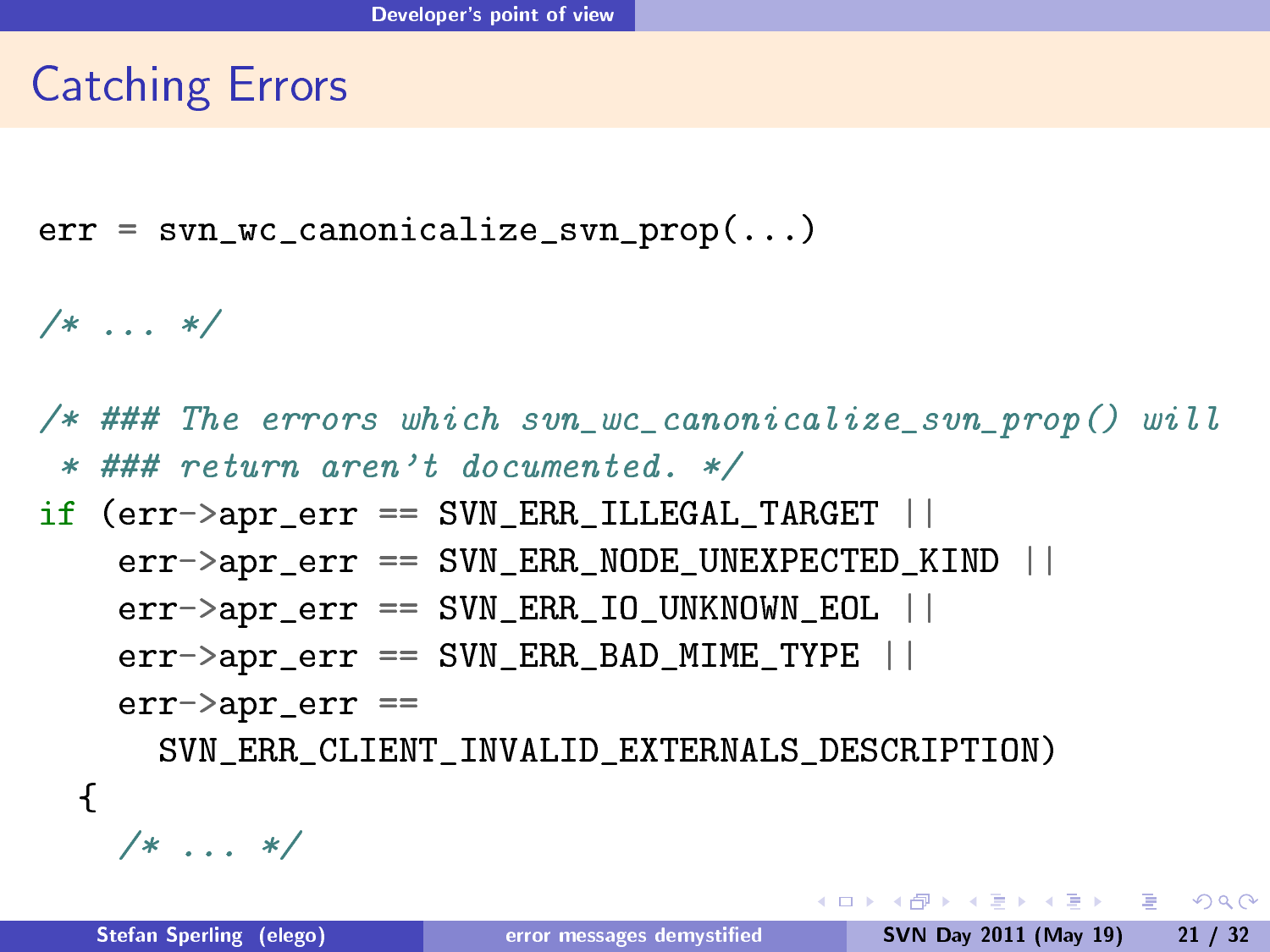#### Developers See Error Traces

<span id="page-21-0"></span>\$ svn ls http://svn.example.com/repos subversion/svn/list-cmd.c:301: (apr\_err=175002) subversion/libsvn\_client/list.c:153: (apr\_err=175002) subversion/libsvn\_client/ra.c:461: (apr\_err=175002) subversion/libsvn client/ra.c:321: (apr err=175002) subversion/libsvn ra/ra loader.c:496: (apr\_err=175002) svn: E175002: Unable to connect to a repository at URL 'http://svn.example.com/repos' subversion/libsvn\_ra\_neon/util.c:659: (apr\_err=175002) svn: E175002: OPTIONS of 'http://svn.example.com/repos': Could not resolve hostname `svn.example.com': no address associated with name (http://svn.example.com)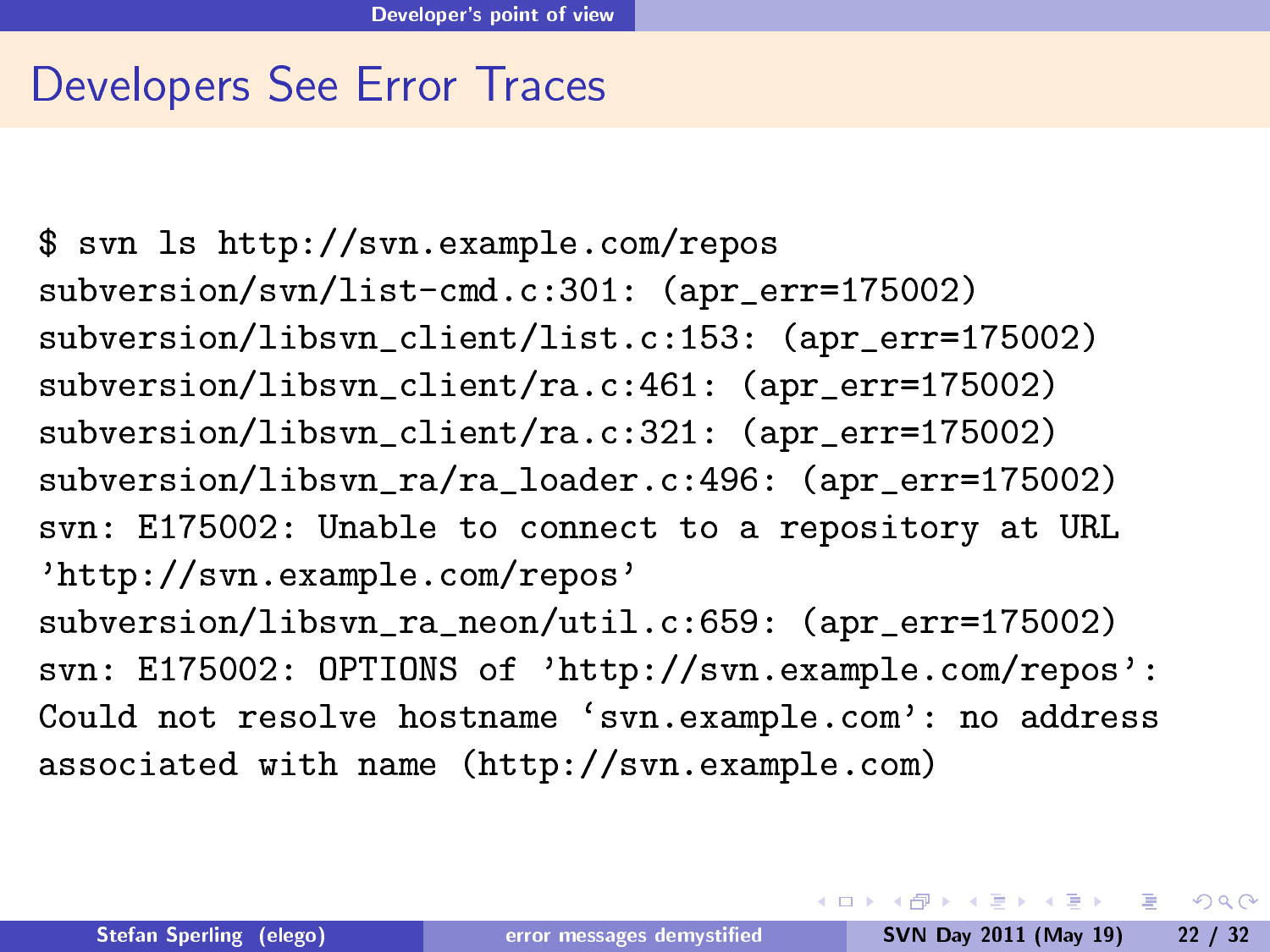# Developers See Error Traces

```
$ svn ls http://svn.example.com/repos
subversion/svn/list-cmd.c:301: (apr err=670005)
subversion/libsvn client/list.c:153: (apr_err=670005)
subversion/libsvn_client/ra.c:461: (apr_err=670005)
subversion/libsvn_client/ra.c:321: (apr_err=670005)
subversion/libsvn_ra/ra_loader.c:496: (apr_err=670005)
subversion/libsvn_ra/ra_loader.c:496: (apr_err=670005)
svn: E670005: Unable to connect to a repository at URL
'http://svn.example.com/repos'
subversion/libsvn_ra_serf/serf.c:430: (apr_err=670005)
svn: E670005: no address associated with name
```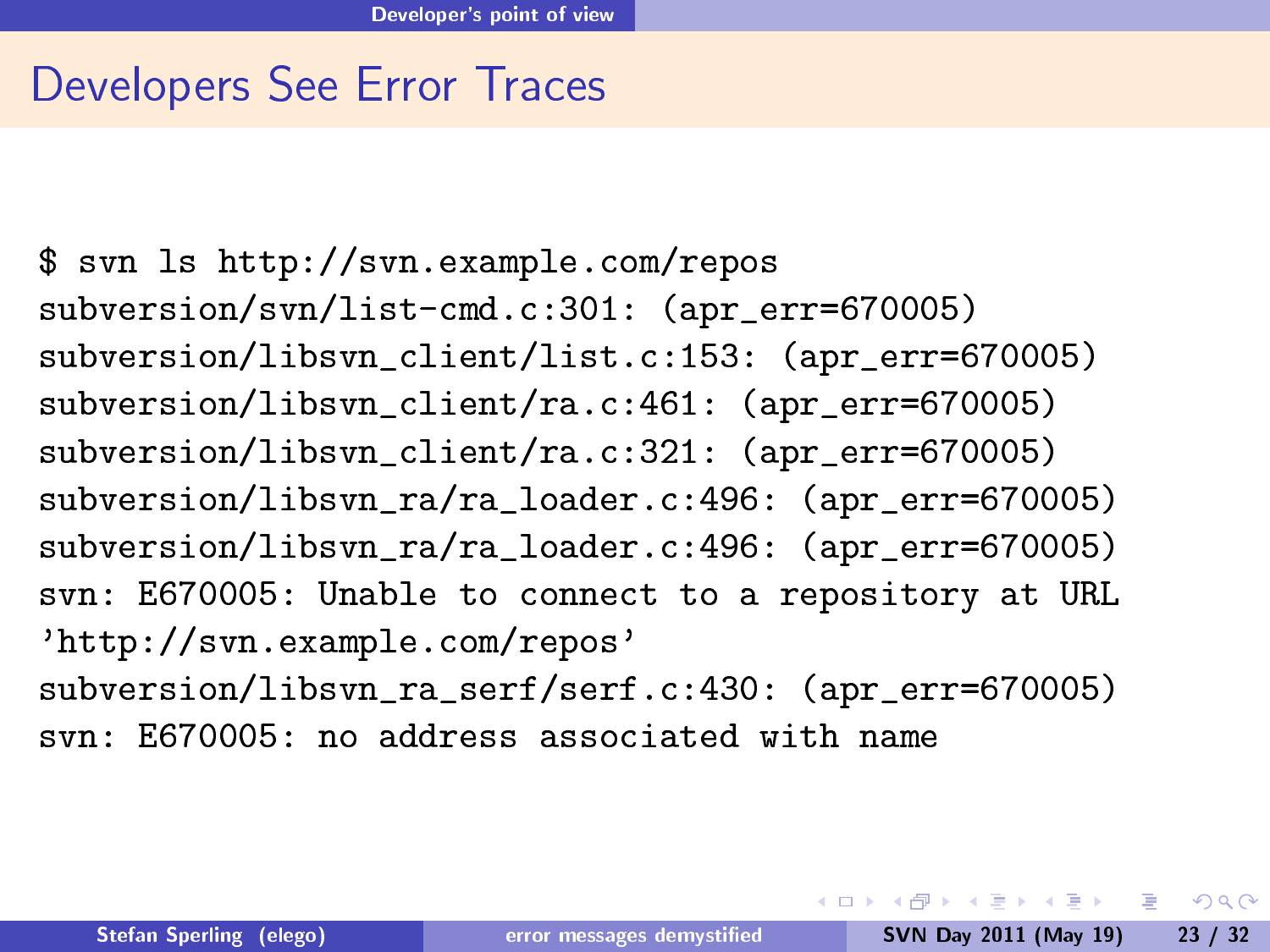# SSL error code -1/1/336032856

svn: OPTIONS of 'https://svn.example.com/repos': SSL negotiation failed: SSL error code -1/1/336032856

- **•** reason: ServerName parameter in httpd.conf does not match hostname given in SSL certificate (found out via www search)
- $\bullet$  comes from SSL library and HTTPD no good way to fix in Subversion

<span id="page-23-0"></span> $\Omega$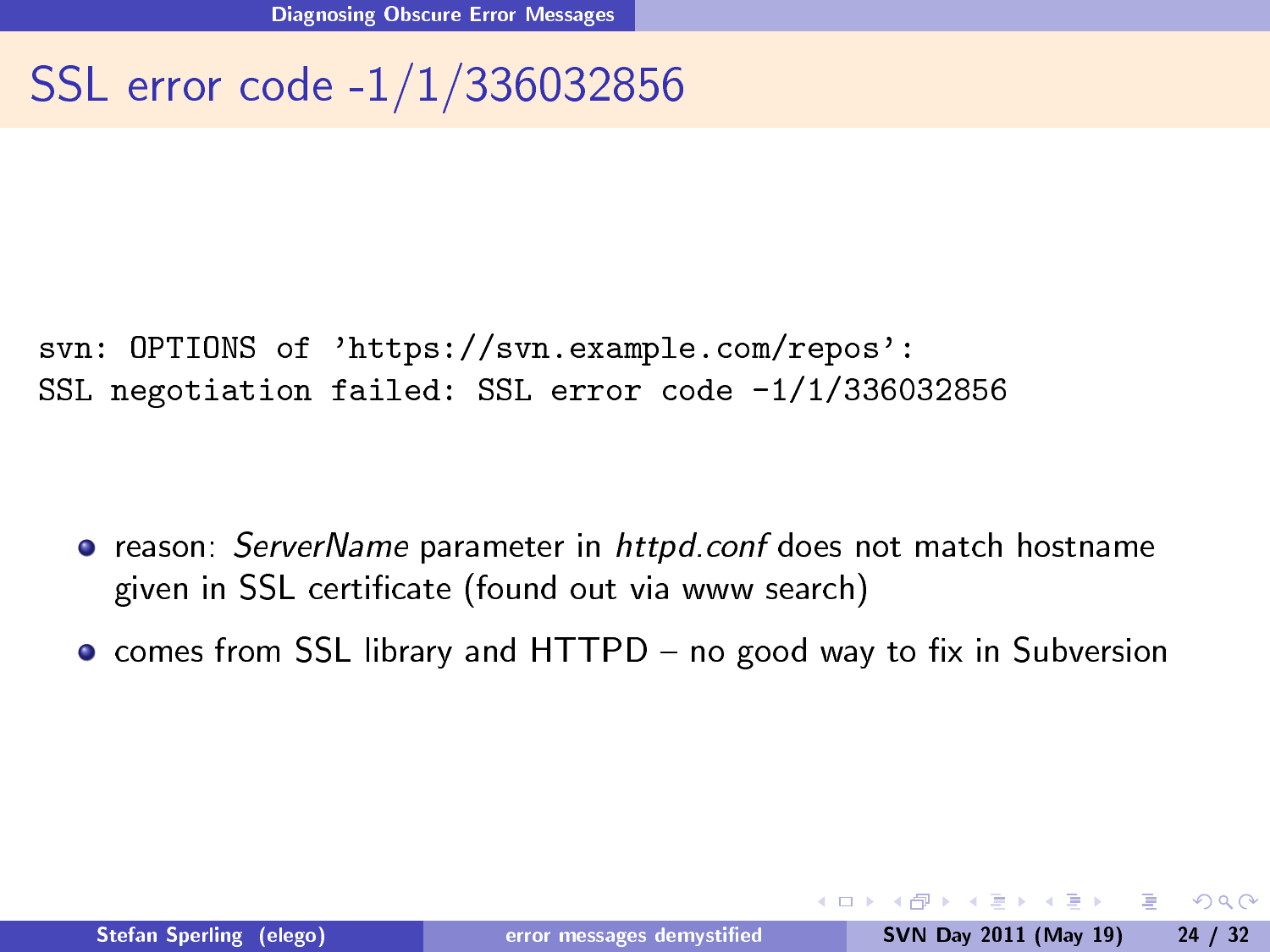# Update Report Editor

A failure occurred while driving the update report editor [500, #190004]

- **•** generic server-side error message during updates (could mean anything)
- **o** generated by mod\_dav\_svn
- human-readable error message is sent to client
- only APR error code is logged on server (#190004)
- **•** should be fixed to log human-readable error message on server

<span id="page-24-0"></span> $200$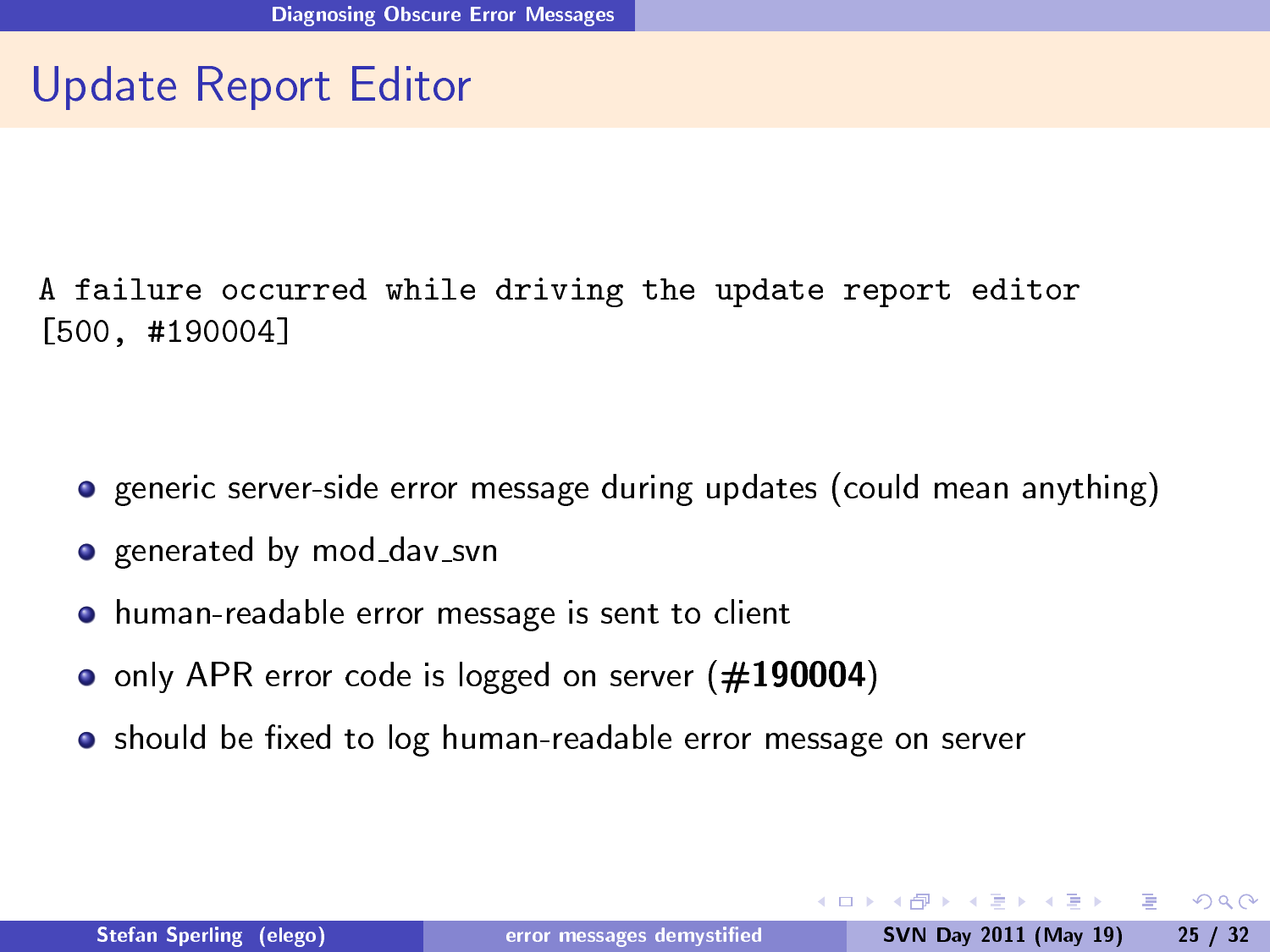# Decoding APR error codes

#### \$ ./tools/dev/which-error.py 190004 00190004 SVN\_ERR\_APMOD\_CONNECTION\_ABORTED

https://svn.apache.org/repos/asf/subversion/trunk/tools/dev/which-error.py (needs Subversion python bindings)

4 0 8

化重变 化重变化重

<span id="page-25-0"></span> $200$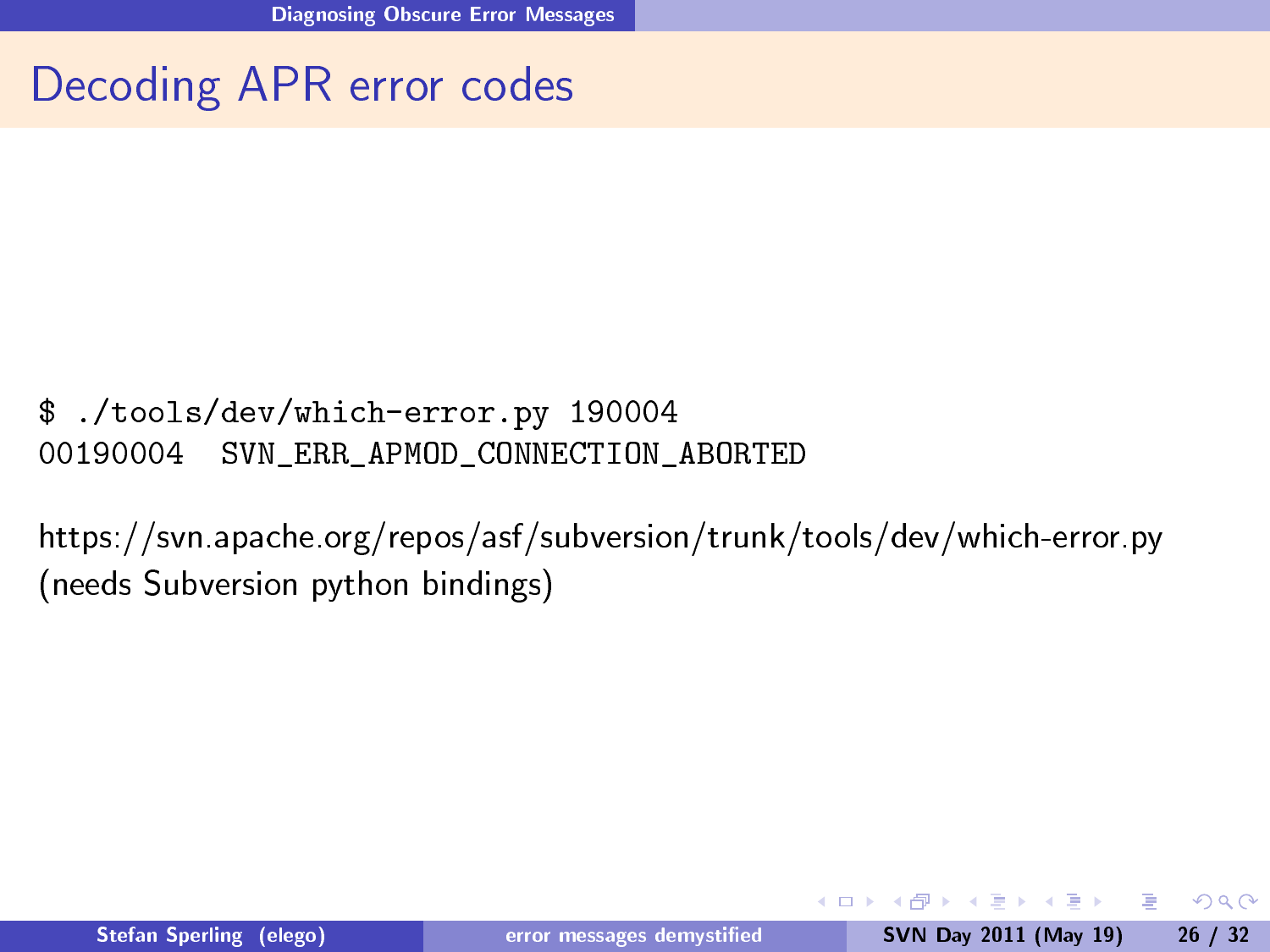Fix ommissions in error handling:

------------------------------------------------------------------------

r876615 | jrvernooij | 2009-03-14 16:07:08 +0100 (Sat, 14 Mar 2009) | 6 lines

\* subversion/libsvn\_ra\_neon/util.c(generate\_error): Return SVN\_ERR\_RA\_DAV\_FORBIDDEN for 403 errors.

------------------------------------------------------------------------

Fixed this obscure message:

svn: Server sent unexpected return value (403 Forbidden) in response to MKACTIVITY request for '/svn/!svn/act/d5936c16-fd56-4f62-a9f1-b1285bea6c7'

to say:

svn: Access to 'https://my.cool.server/f00/trunk' forbidden

<span id="page-26-0"></span>KED KAP KIED KIED IE VOQO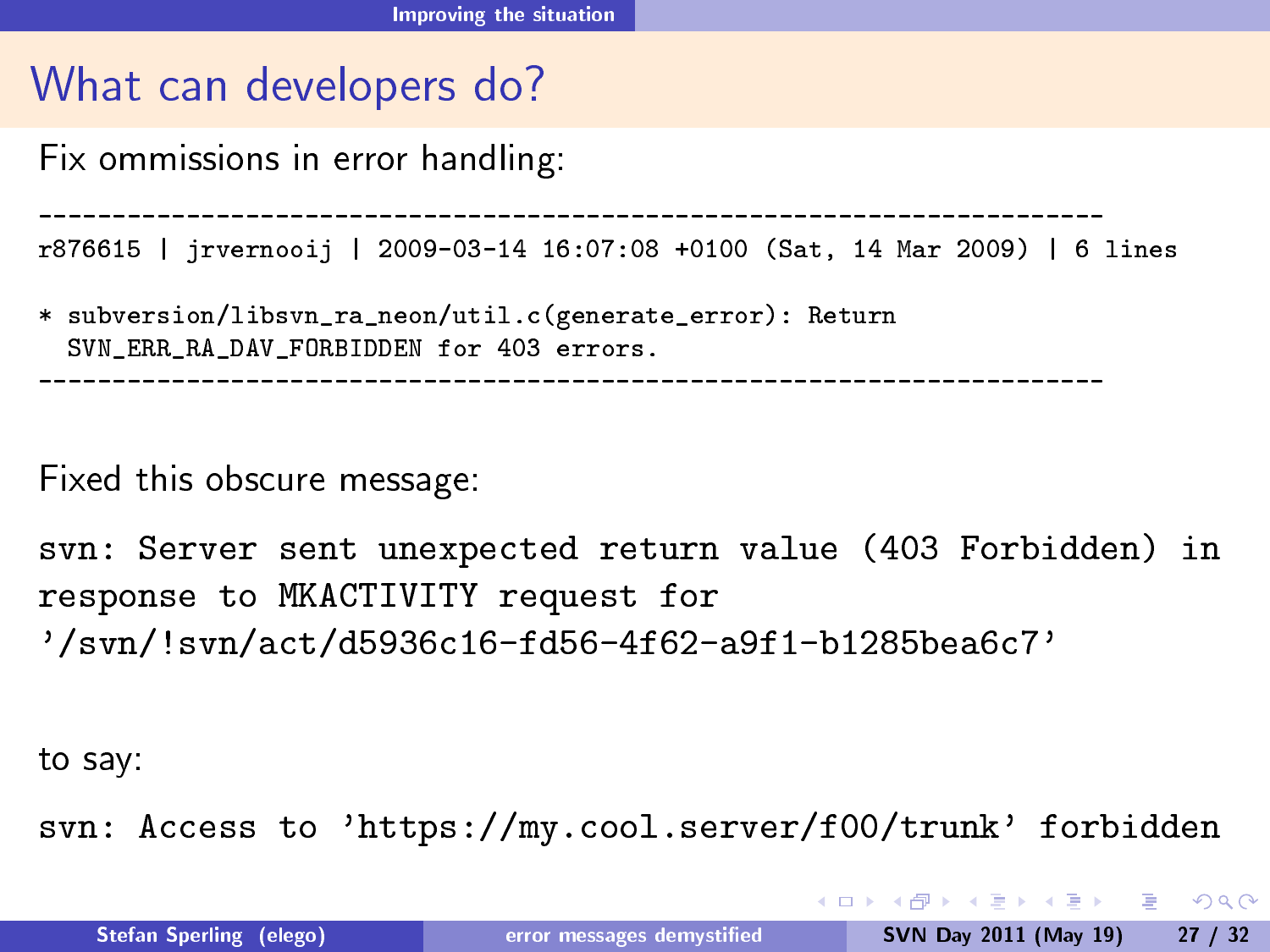Use svn error quick wrap() to add information to errors:

----------------------------------------------------------------------- r898777 | julianfoad | 2010-01-13 15:41:29 +0100 (Wed, 13 Jan 2010) | 7 lines

On failure to connect to the repository, give a consistent and readable error message. This particularly helps in cases where the error message from the specific RA layer is poor, such as RA-Neon's "200 OK" error message. ------------------------------------------------------------------------

Improved this obscure message:

```
svn: REPORT of '/svn/!svn/vcc/default': 200 OK
```
to say:

Unable to connect to a repository at URL 'http://svn.example.com/repos'

<span id="page-27-0"></span>KED KAP KED KED E LOQO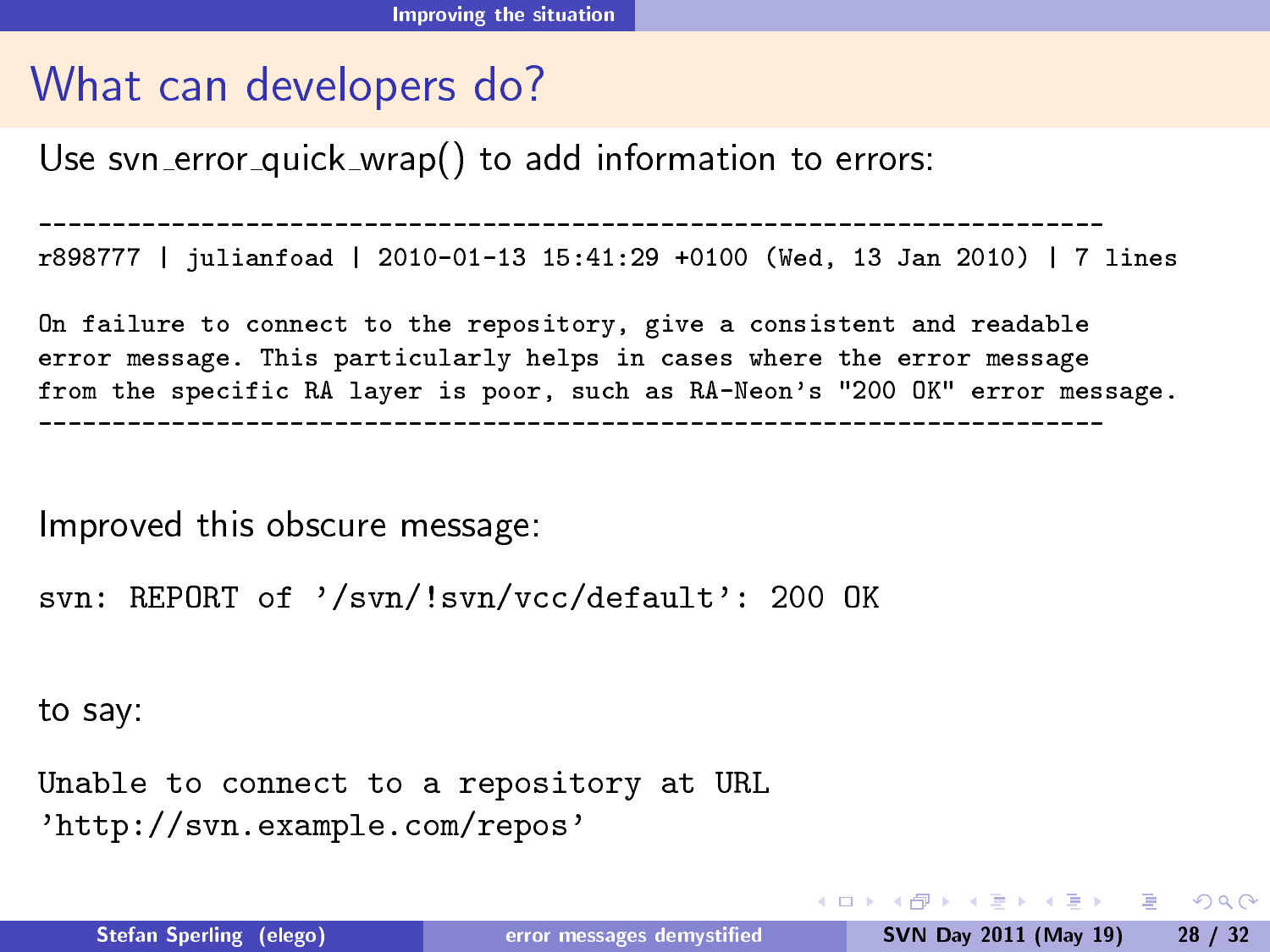Make error handling more specific on a case-by-case basis.

----------------------------------------------------------------------- r1098986 | philip | 2011-05-03 11:41:56 +0200 (Tue, 03 May 2011) | 4 lines

\* subversion/mod\_dav\_svn/util.c (day syn convert err): When a client sends a mismatched lock token and owner return "423 locked" rather than "500 internal server error".

<span id="page-28-0"></span>------------------------------------------------------------------------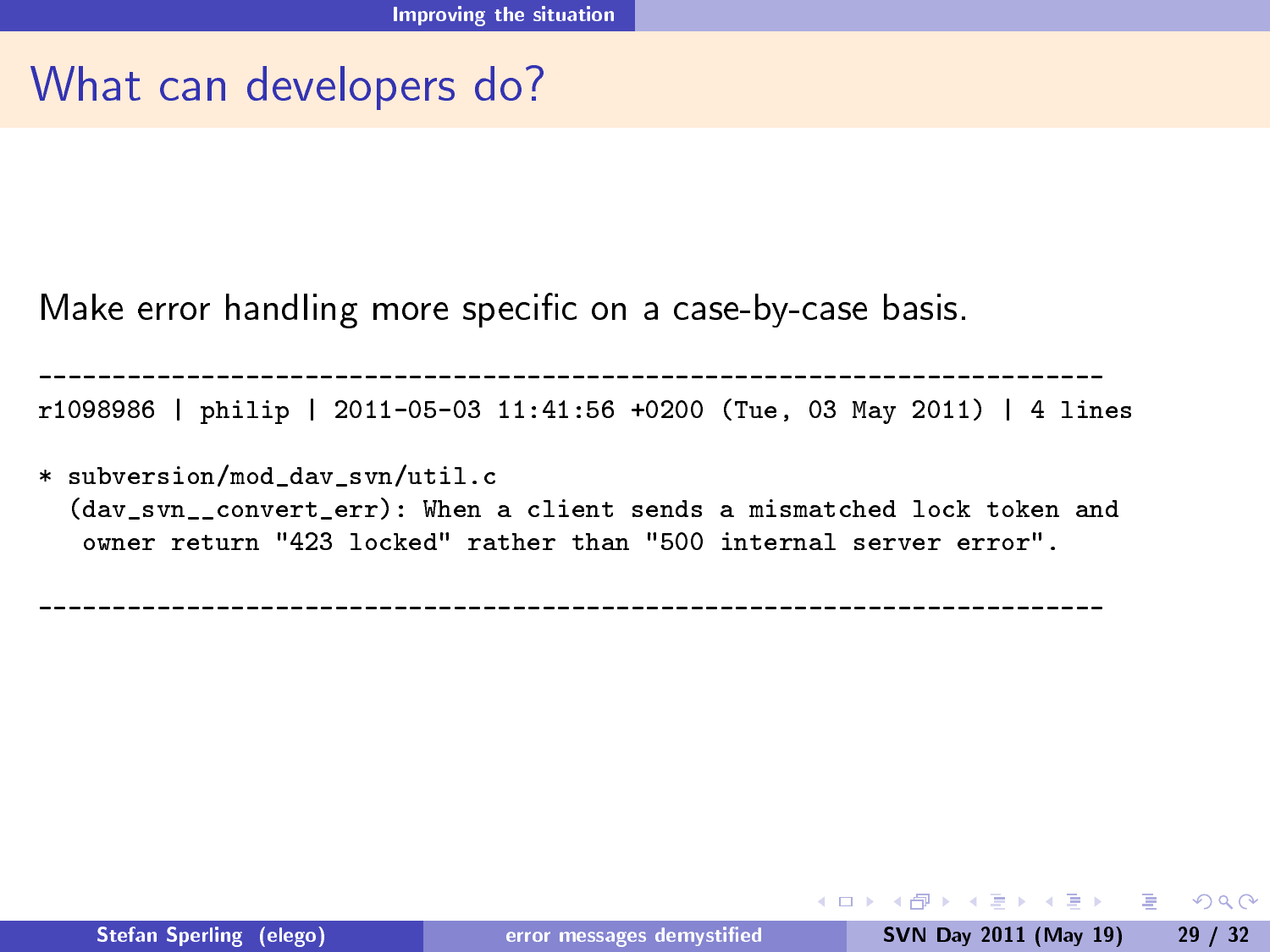Make error handling more specic on a case-by-case basis.

------------------------------------------------------------------------

r939000 | rhuijben | 2010-04-28 18:15:57 +0200 (Wed, 28 Apr 2010) | 18 lines

Provide an error message instead of just 'connection truncated' when updating to a revision higher than the current head revision of the repository over HTTPs.

------------------------------------------------------------------------

Improved this obscure message:

```
svn: E175002: REPORT of '/repos/asf/!svn/vcc/default': Could not
read chunk size: Secure connection truncated
(https://svn.apache.org)
```
to say:

<span id="page-29-0"></span>svn: A reported revision is higher than the current repository HEAD revision. Perhaps the repository is out of date with respect **KORK ERKER ADA DE VOLCH** to the master repository?<br>Stefan Sperling (elego) error messages demystified SVN Day 2011 (May 19) 30 / 32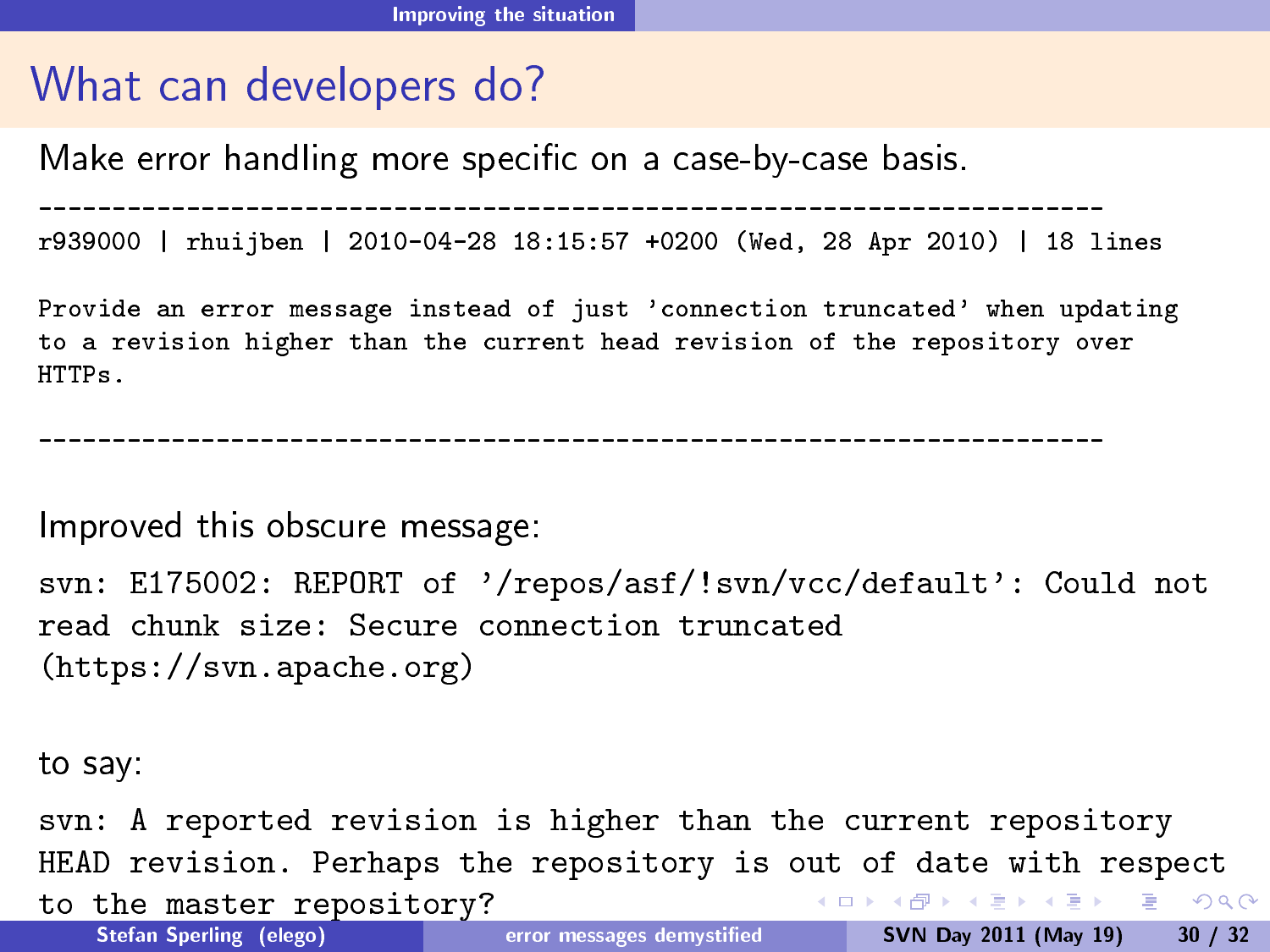# What can users do?

- update clients and servers to latest versions to get fixes
- decode APR error codes found in server log files
- **o** compile svn in maintainer mode and read error traces
- **•** search for error strings on the world wide web
- ask for help on the users@ list
- help us identify obscure error messages and demand to get them fixed

<span id="page-30-0"></span> $\Omega$